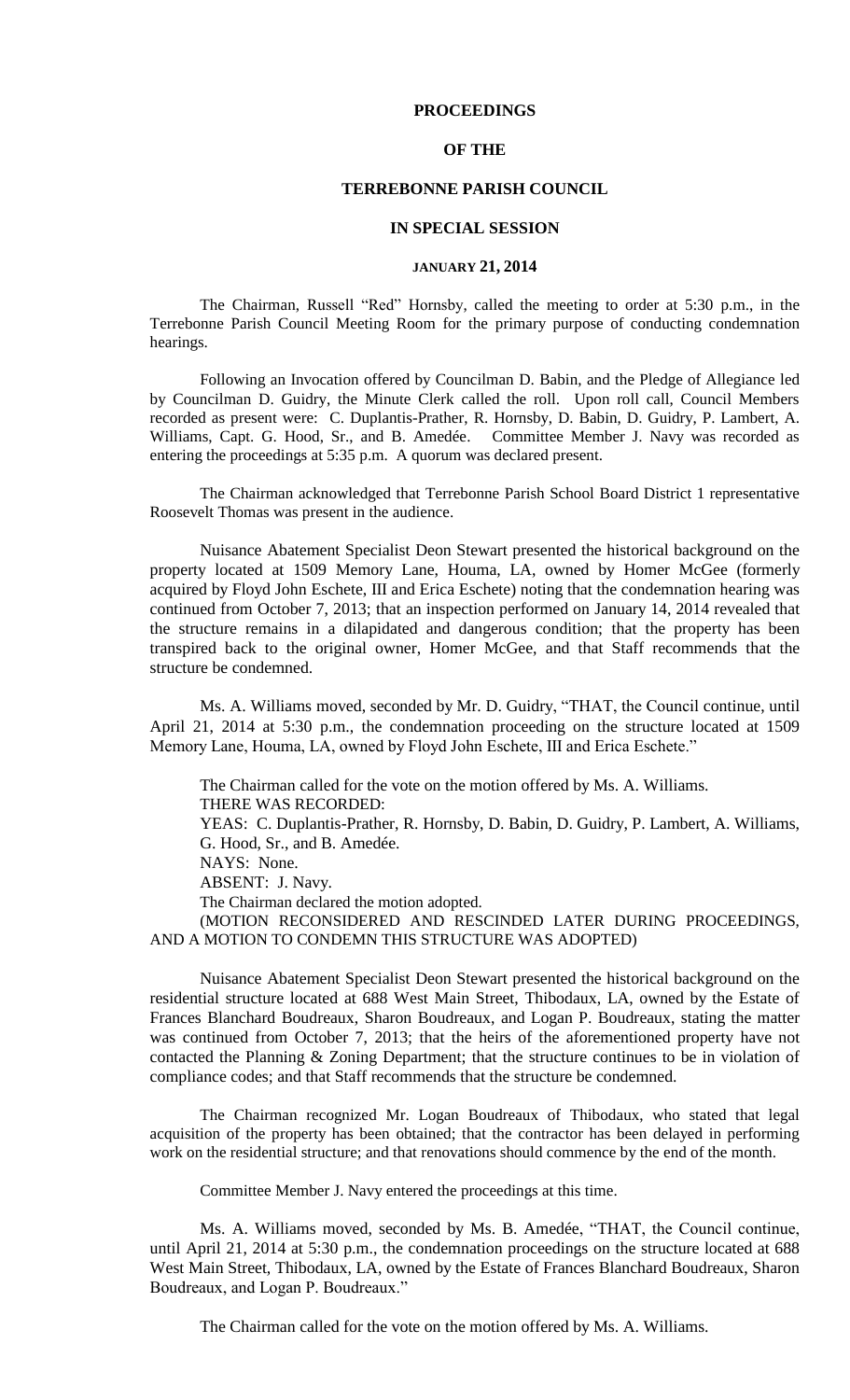THERE WAS RECORDED:

YEAS: C. Duplantis-Prather, R. Hornsby, D. Babin, D. Guidry, P. Lambert, J. Navy, A. Williams, G. Hood, Sr., and B. Amedée. NAYS: None. ABSENT: None. The Chairman declared the motion adopted.

Ms. A. Williams moved, seconded by Mr. G. Hood, Sr., "THAT, the Council continue, until April 21, 2014 at 5:30 p.m., the condemnation proceedings on the residential structure located at 528 Hobson Street, Houma, LA, owned by Mary Ann Davis."

The Chairman called for the vote on the motion offered by Ms. A. Williams. THERE WAS RECORDED: YEAS: C. Duplantis-Prather, R. Hornsby, D. Babin, D. Guidry, P. Lambert, J. Navy, A. Williams, G. Hood, Sr., and B. Amedée. NAYS: None. ABSENT: None. The Chairman declared the motion adopted.

Nuisance Abatement Specialist Deon Stewart presented the historical background on the residential structure located at 1020 Wallis Street, Houma, LA, owned by Tanya Fusilier stating that the condemnation hearing was continued from October 7, 2013; that the owners have decided to demolish the structure and have purchased a demolition permit; and that Staff recommends that the matter be continued until April 21, 2014.

Mr. J. Navy moved, seconded by Ms. A. Williams, "THAT, the Council concur with the recommendation of Administration to continue, until April 21, 2014, at 5:30 p.m., the condemnation proceedings on the residential structure located at 1020 Wallis Street, Houma, LA, owned by Tanya Fusilier."

The Chairman called for the vote on the motion offered by Mr. J. Navy. THERE WAS RECORDED: YEAS: C. Duplantis-Prather, R. Hornsby, D. Babin, D. Guidry, P. Lambert, J. Navy, A. Williams, G. Hood, Sr., and B. Amedée. NAYS: None. ABSENT: None. The Chairman declared the motion adopted.

Nuisance Abatement Specialist Deon Stewart presented the historical background on the residential structure located at 116 Presque Isle Drive, Houma, LA, owned by Suzanne Herman noting that the condemnation hearing was continued from October 7, 2013; that Ms. Herman's son is still in the process of purchasing the property; and that Staff recommends that the matter be continued until April 21, 2014.

Mr. P. Lambert moved, seconded by Mr. D. Guidry, "THAT, the Council concur with the recommendation of Administration to continue, until April 21, 2014, at 5:30 p.m., the condemnation proceedings on the residential structure located at 116 Presque Isle Drive, Houma, LA, owned by Suzanne Herman."

The Chairman called for the vote on the motion offered by Mr. P. Lambert. THERE WAS RECORDED: YEAS: C. Duplantis-Prather, R. Hornsby, D. Babin, D. Guidry, P. Lambert, J. Navy, A. Williams, G. Hood, Sr., and B. Amedée. NAYS: None. ABSENT: None. The Chairman declared the motion adopted.

Ms. A. Williams moved, seconded by Mr. D. Guidry, "THAT, the Council concur with the recommendation of Administration to close the condemnation file on the residential structure located at 316 Prince Collins Street, Houma, LA, owned by Darrell McGuire, Stephanie McGuire Thompson, Milton McGuire, and Lisa McGuire."

The Chairman called for the vote on the motion offered by Ms. A. Williams. THERE WAS RECORDED: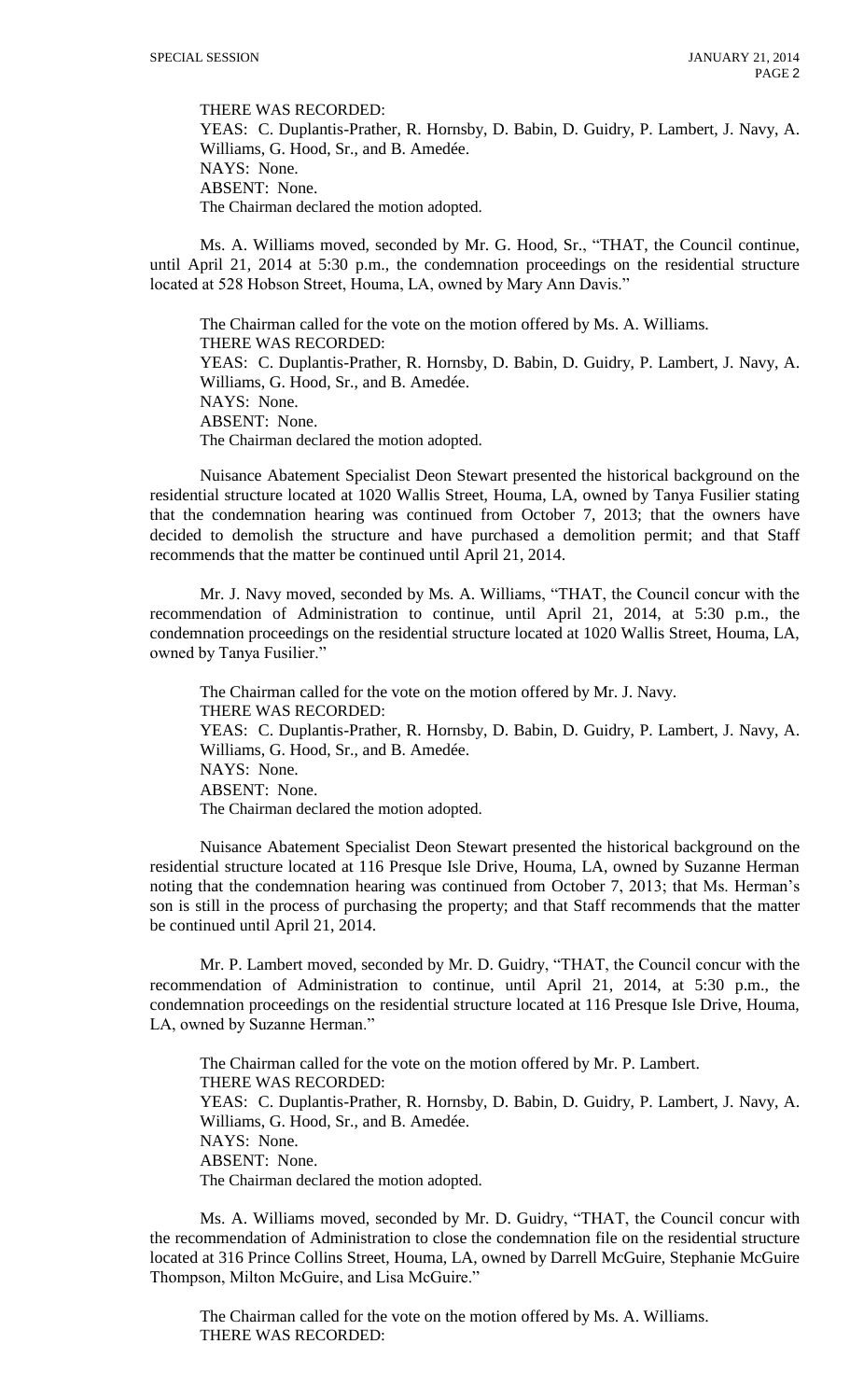YEAS: C. Duplantis-Prather, R. Hornsby, D. Babin, D. Guidry, P. Lambert, J. Navy, A. Williams, G. Hood, Sr., and B. Amedée. NAYS: None. ABSENT: None. The Chairman declared the motion adopted.

Nuisance Abatement Specialist Deon Stewart presented the historical background on the commercial structure located at 9100 Main Street, Houma, LA, owned by Hallette Stovall Johnson c/o Clarence Matthews and Jerome and Myrea Boykin – Tax Title Owners, noting that the condemnation proceeding was continued from October 7, 2013; that an inspection conducted on January 14, 2014 revealed that the commercial structure has been painted, however, it remains in a dilapidated state; and that Staff recommends that the commercial structure be condemned.

Councilman J. Navy expressed objection to the aforementioned structure being used as a bar/lounge and stated that the owner must obtain a permit to renovate the structure.

Mr. J. Navy moved, seconded by D. Babin, "THAT, the Council continue, until April 21, 2014 at 5:30 p.m., the condemnation proceedings on the commercial structure located at 9100 Main Street, Houma, LA, owned by Hallette Stovall Johnson c/o Clarence Matthews and Jerome and Myrea Boykin – Tax Title Owner."

The Chairman called for the vote on the motion offered by Mr. J. Navy. THERE WAS RECORDED: YEAS: C. Duplantis-Prather, R. Hornsby, D. Babin, D. Guidry, P. Lambert, J. Navy, A. Williams, G. Hood, Sr., and B. Amedée. NAYS: None. ABSENT: None. The Chairman declared the motion adopted.

Ms. B. Amedée moved, seconded by Mr. D. Guidry, "THAT, the Council concur with the recommendation of Administration to close the condemnation file on the accessory structure located 100 Lacey Lane, Schriever, LA, owned by Andrew Brown."

The Chairman called for the vote on the motion offered by Ms. B. Amedée. THERE WAS RECORDED: YEAS: C. Duplantis-Prather, R. Hornsby, D. Babin, D. Guidry, P. Lambert, J. Navy, A. Williams, G. Hood, Sr., and B. Amedée. NAYS: None. ABSENT: None. The Chairman declared the motion adopted.

Nuisance Abatement Specialist Deon Stewart presented the historical background on the residential structure located at 102 Williams Street, Houma, owned by Hubert Peters, c/o Joseph Baker and TPCG, Tax Title owner, stating that the matter was continued from October 7, 2013; that the structure remains in violation of Parish nuisance provisions; and that Staff recommends that the residential structure be condemned.

Mr. J. Navy moved, seconded by Ms. A. Williams, "THAT, the Council find that the residential structure located at 102 Williams Street, Houma, LA, owned by Hubert Peters c/o Joseph Baker and TPCG – Tax Title owner, as per the legal description:

'All of the right, title and interest of vendor herein, in and to: A Certain lot of ground situated in the Parish of Terrebonne, State of Louisiana, lying on the left descending bank of the Bayou Du Large, at about four miles below the City of Houma; said lot of ground measuring a width or frontage of thirty two (32') feet; at a distance of one hundred eighty (180') back from the front fence along the Highway on said left descending bank of the said Bayou by a depth toward the rear of one hundred twenty two (122') feet; bounded above by the land of Sam Williams , and below by the land of Leonard Bisland, in front and in the rear by other property of vendor and purchaser. Together with a like interest in and to all rights, ways, privileges, and servitudes thereunto belonging.'

is in a dilapidated and dangerous condition that endangers the health, safety, and welfare of the public. Accordingly, the residential structure is, hereby, condemned and the owner is hereby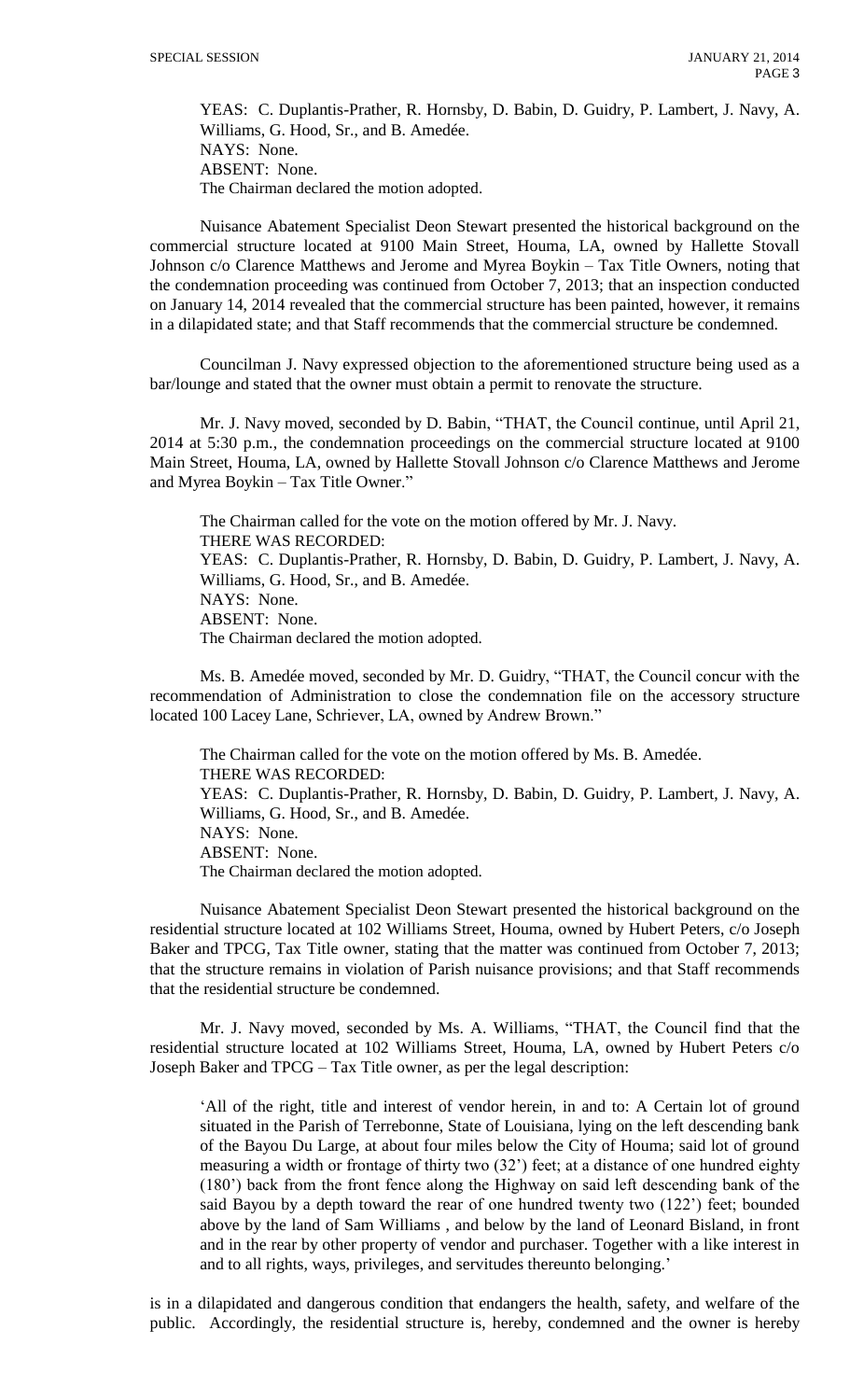ordered to demolish and/or remove the residential structure by February 23, 2014. In default of which the Terrebonne Parish Consolidated Government may proceed to do so, and in accordance therewith, the Parish Administration be authorized to proceed with the bidding process for the demolition and/or removal."

The Chairman called for the vote on the motion offered by Mr. J. Navy. THERE WAS RECORDED: YEAS: C. Duplantis-Prather, R. Hornsby, D. Babin, D. Guidry, P. Lambert, J. Navy, A. Williams, G. Hood, Sr., and B. Amedée. NAYS: None. ABSENT: None. The Chairman declared the motion adopted.

Ms. A. Williams moved, seconded by Mr. P. Lambert, "THAT, the Council continue, until April 21, 2014 at 5:30 p.m., the condemnation hearing on the residential structure located at 3058 West Main Street, Gray, LA, owned by the Estate of Katy Roberts c/o Demond Tibbs and Wayne Thibodeaux – Tax Title owner."

The Chairman called for the vote on the motion offered by Ms. A. Williams. THERE WAS RECORDED: YEAS: C. Duplantis-Prather, R. Hornsby, D. Babin, D. Guidry, P. Lambert, J. Navy, A. Williams, G. Hood, Sr., and B. Amedée. NAYS: None. ABSENT: None. The Chairman declared the motion adopted.

Nuisance Abatement Specialist Deon Stewart stated that she has spoken with Ms. Earline Slaaen's son who brought in photos of the demolition of the residential structure located at 306 Duet Street, Houma, LA; that Staff was unable to conduct its own visual inspection of the site prior to this evening's meeting; and that pursuant to the photos shown to Administration, Staff recommends that the condemnation file be closed.

Mr. G. Hood, Sr. moved, seconded by Ms. A. Williams, "THAT, the Council concur with the recommendation of Administration to close the condemnation file on the residential mobile home structure located at 306 Duet Street, Houma, LA, owned by Earline Slaaen."

The Chairman called for the vote on the motion offered by Mr. G. Hood, Sr. THERE WAS RECORDED: YEAS: C. Duplantis-Prather, R. Hornsby, D. Babin, D. Guidry, P. Lambert, J. Navy, A. Williams, G. Hood, Sr., and B. Amedée. NAYS: None. ABSENT: None. The Chairman declared the motion adopted.

Nuisance Abatement Specialist Deon Stewart presented the historical background on the commercial structure located at 3538 Highway 316, Gray, LA, owned by Joseph Johnson, Sr. and Beatrice Johnson, noting that the matter was continued from October 7, 2013; that an inspection conducted on January 14, 2014 indicated that minor repairs have been made to board and secure the structure; however, the commercial structure remains in a dilapidated and dangerous condition; and that Staff recommends that the structure be condemned.

The Chairman recognized Ms. Danielle Harding, Ms. Aletha Harding, and Ms. Elouise Harding who advised that the commercial structure has been cleaned and secured. In response to questioning, Ms. Harding stated that the family does not have any plans to renovate the commercial structure.

The Chairman recognized Ms. Aletha Harding who stated that the family would like to preserve the commercial structure for their mother.

Councilwoman A. Williams requested that repairs be made to the roof of the commercial structure and that it be made presentable by repairing the fascia boards.

Ms. D. Harding stated that the family intends to paint the structure.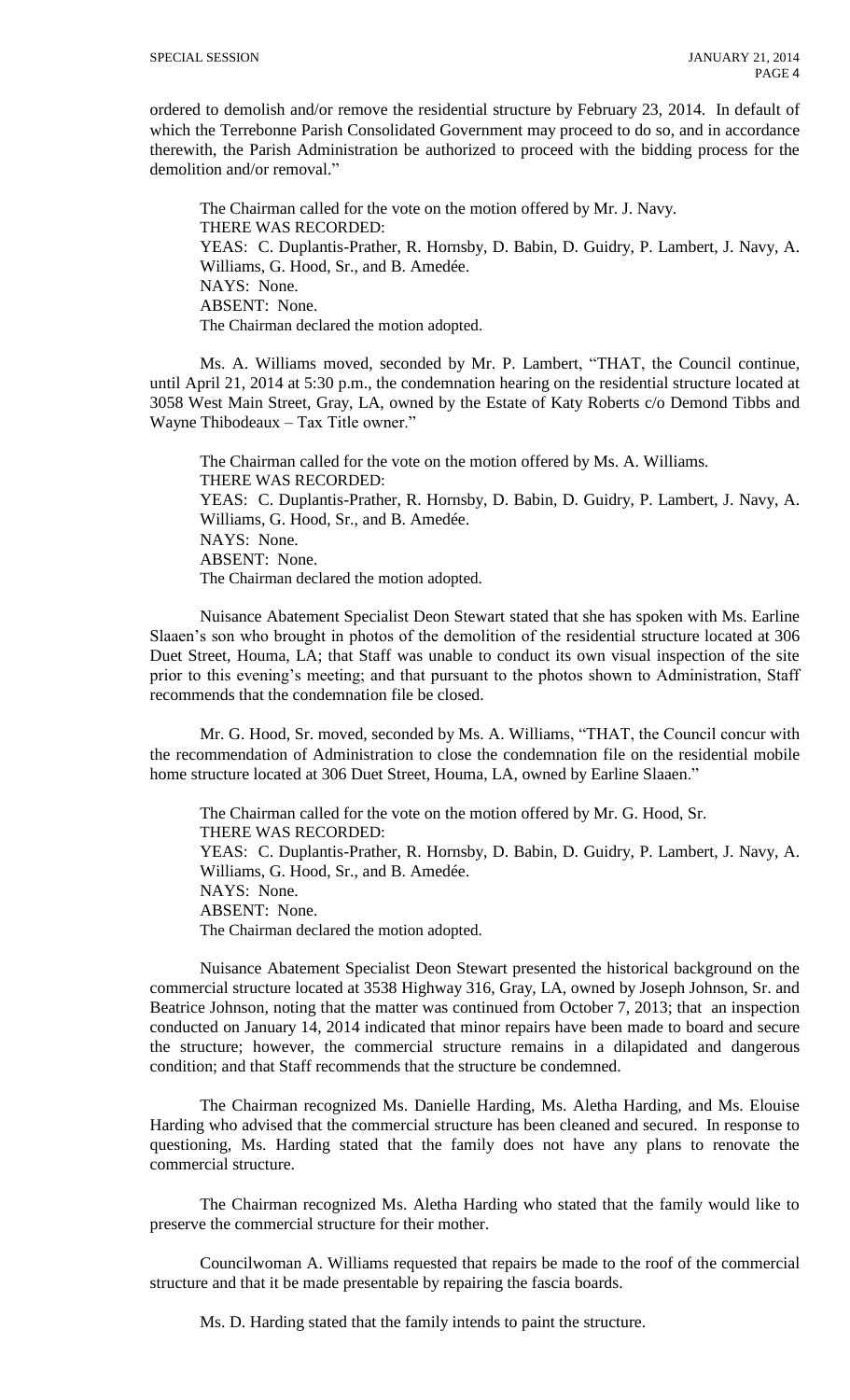Ms. A. Williams moved, seconded by Mr. D. Babin, "THAT, the Council continue, until April 21, 2014 at 5:30 p.m., the condemnation proceedings on the commercial structure located at 3538 Highway 316, Gray, LA, owned by Joseph Johnson, Sr. and Beatrice Johnson."

The Chairman called for the vote on the motion offered by Ms. A. Williams. THERE WAS RECORDED: YEAS: C. Duplantis-Prather, R. Hornsby, D. Babin, D. Guidry, P. Lambert, J. Navy, A. Williams, and B. Amedée. NAYS: None. ABSENT: G. Hood, Sr. The Chairman declared the motion adopted.

Nuisance Abatement Specialist Deon Stewart presented the historical background on the residential structure located at 515 Roosevelt Street, Houma, LA, owned by Tyrone Turner, Jr. and Akisha Turner {formerly owned by Stander (Stanley) Alridge and Audrey Ward Alridge}, noting that the matter was continued from October 7, 2013; that the property has been sold; that Administration was unable to issue a "Notice to Appear" to the current owners; and that Staff recommends that the matter be continued until April 21, 2014.

Ms. A. Williams moved, seconded by Mr. D. Babin, "THAT, the Council concur with the recommendation of Administration to continue, until April 21, 2014 at 5:30 p.m., the condemnation proceedings on the residential structure located at 515 Roosevelt Street, Houma, LA, owned by Tyrone Turner, Jr. & Akisha Turner."

The Chairman called for the vote on the motion offered by Ms. A. Williams. THERE WAS RECORDED: YEAS: C. Duplantis-Prather, R. Hornsby, D. Babin, D. Guidry, P. Lambert, J. Navy, A. Williams, G. Hood, Sr., and B. Amedée. NAYS: None. ABSENT: None. The Chairman declared the motion adopted.

Nuisance Abatement Specialist Deon Stewart stated that an initial complaint on the commercial structure located at 1110 Barataria Avenue, Houma, LA, owned by the Estate of Theresa Martin, was received on January 22, 2013; that an inspection was conducted on January 25, 2013; that Staff has received a request from Mr. Vincent Dagate, Jr., Independent Administrator for the estate, to table the condemnation hearing, but that Staff recommends continuing the condemnation hearing until April 21, 2014.

Ms. A. Williams moved, seconded by Ms. B. Amedée, "THAT, the Council concur with the recommendation of Administration to continue, until April 21, 2014 at 5:30 p.m., the condemnation proceedings on the commercial structure located 1110 Barataria Avenue, Houma, LA, owned by the Estate of Theresa Martin."

The Chairman called for the vote on the motion offered by Ms. A. Williams. THERE WAS RECORDED: YEAS: C. Duplantis-Prather, R. Hornsby, D. Babin, D. Guidry, P. Lambert, J. Navy, A. Williams, G. Hood, Sr., and B. Amedée. NAYS: None. ABSENT: None. The Chairman declared the motion adopted.

Ms. A. Williams moved, seconded by Mr. P. Lambert, "THAT, the Council concur with the recommendation of Administration to continue, until April 21, 2014, the condemnation proceedings on the residential structure located at 211 Stovall Street Houma, LA, owned by the Estate of Matthew Shepherd and the Estate of Beatrice Shepherd."

The Chairman called for the vote on the motion offered by Ms. A. Williams. THERE WAS RECORDED: YEAS: C. Duplantis-Prather, R. Hornsby, D. Babin, D. Guidry, P. Lambert, J. Navy, A. Williams, G. Hood, Sr., and B. Amedée. NAYS: None. ABSENT: None.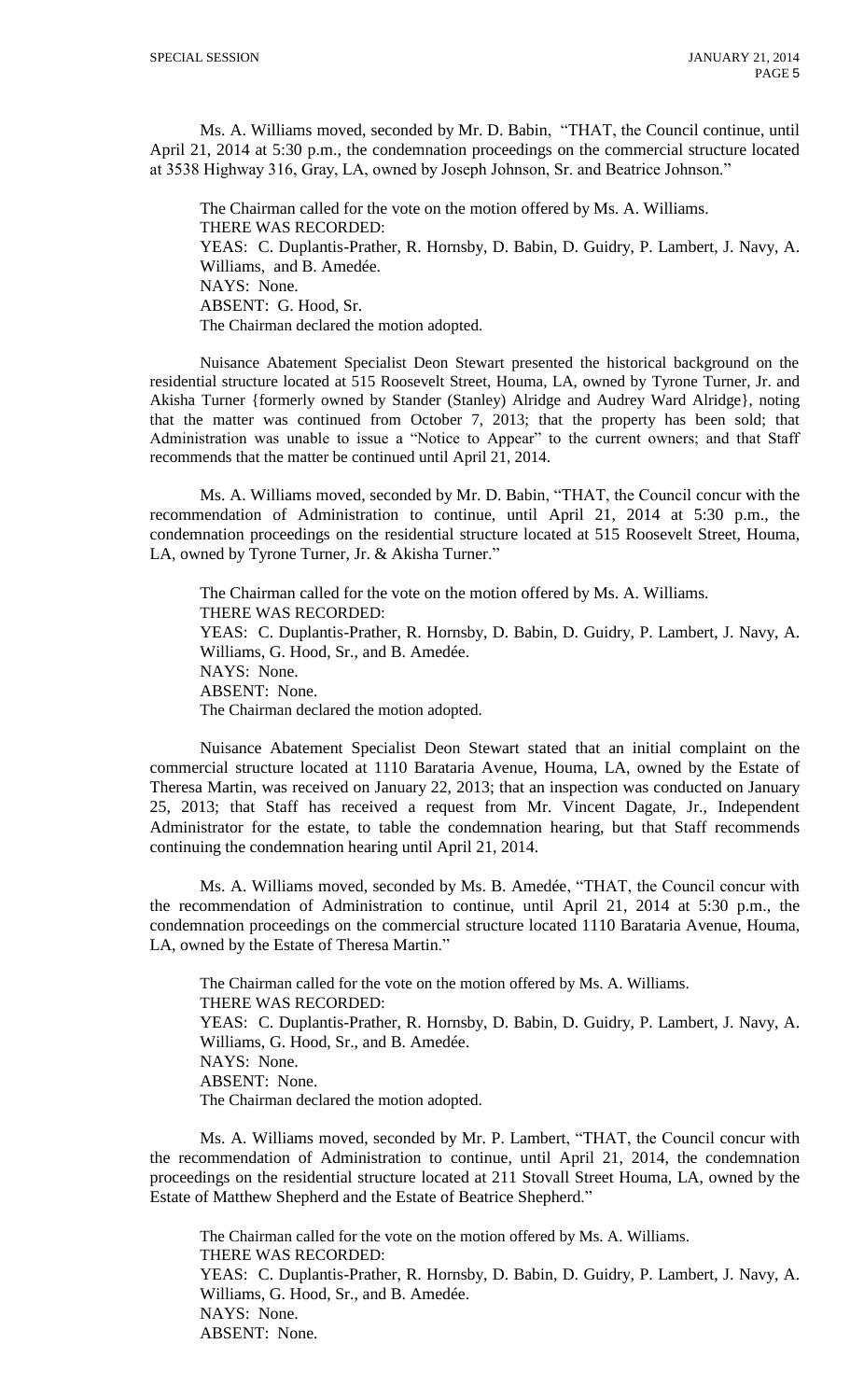The Chairman declared the motion adopted.

Nuisance Abatement Specialist Deon Stewart presented the historical background on the residential structure located at 213 Scott Lane, owned by Lionel Thomas and Rhonda Williams, Tax Title owner, noting that an initial complaint was received on July 19, 2013; that an initial inspection was conducted on July 31, 2013; that a Notice of Violation was issued on August 1, 2013; that an inspection conducted on January 16, 2014 indicates that the residential structure remains in a dilapidated condition; and that Staff recommends that the residential structure be condemned.

Ad Hoc Attorney William Dunckelman stated that a "Whereabouts" Ad has been published, that relatives of the owner have been located, and that they are present this evening.

The Chairman recognized Mr. Joseph Harris, Jr. of Academy Street and Ms. Rhonda Williams.

Mr. Harris stated that Ms. Williams purchased the property at a recent tax sale and does not have clear title to the property.

Mrs. Stewart interjected that the Parish will hold the owner of the structure accountable for the demolition costs if the Parish demolishes the structure. She added that Ms. Williams can not do anything with the property for a period of three years.

Councilwoman A. Williams requested that Ms. Williams consult with the Planning & Zoning Department regarding compliance with Parish codes.

Ms. Williams interjected that the current owner does not have any funds to renovate or repair the structure.

Ms. A. Williams moved, seconded by Mr. D. Babin, "THAT, the Council find that the residential structure located at 213 Scott Lane, Houma, LA, owned by Lionel Thomas and Rhonda Williams, Tax Title owner, as per the legal description:

'LOT NO. (20) OF Z. SCOTT SUBDIVISION, as shown on a plat thereof entitled " MAP SHOWING LOT 6, lot 8, lot 13, lot 19, lot 20, lot 21, LOT 22 AND LOT 23 Z. SCOTT SUBDIVISION section 6 t17s, r17e, Terrebonne Parish, Louisiana," made by Douglass S. Talbot, Civil Engineer & Surveyor, dated January 25, 1966, on file and of record in the Clerk's Office, Terrebonne Parish, Louisiana; said lot measuring sixty (60) feet front on Scott Street by depth of 59.06 feet on its southerly lines and 57.85 feet on its northerly line, and 60.01 feet on its rear line; lot being bounded northerly by Lot 21 of said Z. Scott Subdivision, easterly by Scott Street, southerly by Lot 19 of said Z. Scott Subdivision, and westerly by property of Houma Land Development Corporation; together with all buildings and improvements thereon, and all rights, ways , privileges and servitudes thereunto belonging or in anywise appertaining. '

is in a dilapidated and dangerous condition that endangers the health, safety, and welfare of the public. Accordingly, the residential structure is, hereby, condemned and the owner is, hereby, ordered to demolish and/or remove the residential structure by February 23, 2014. In default of which, the Terrebonne Parish Consolidated Government may proceed to do so, and in accordance therewith, the Parish Administration be authorized to proceed with the bidding process for the demolition and/or removal."

The Chairman called for the vote on the motion offered by Ms. A. Williams. THERE WAS RECORDED: YEAS: C. Duplantis-Prather, R. Hornsby, D. Babin, D. Guidry, P. Lambert, J. Navy, A. Williams, G. Hood, Sr., and B. Amedée. NAYS: None. ABSENT: None. The Chairman declared the motion adopted.

Nuisance Abatement Specialist Deon Stewart presented the historical background of the residential structure located at 214 Washington Street, Houma, LA, owned by James Brown, stating that an initial complaint was received on February 18, 2013; that an initial inspection was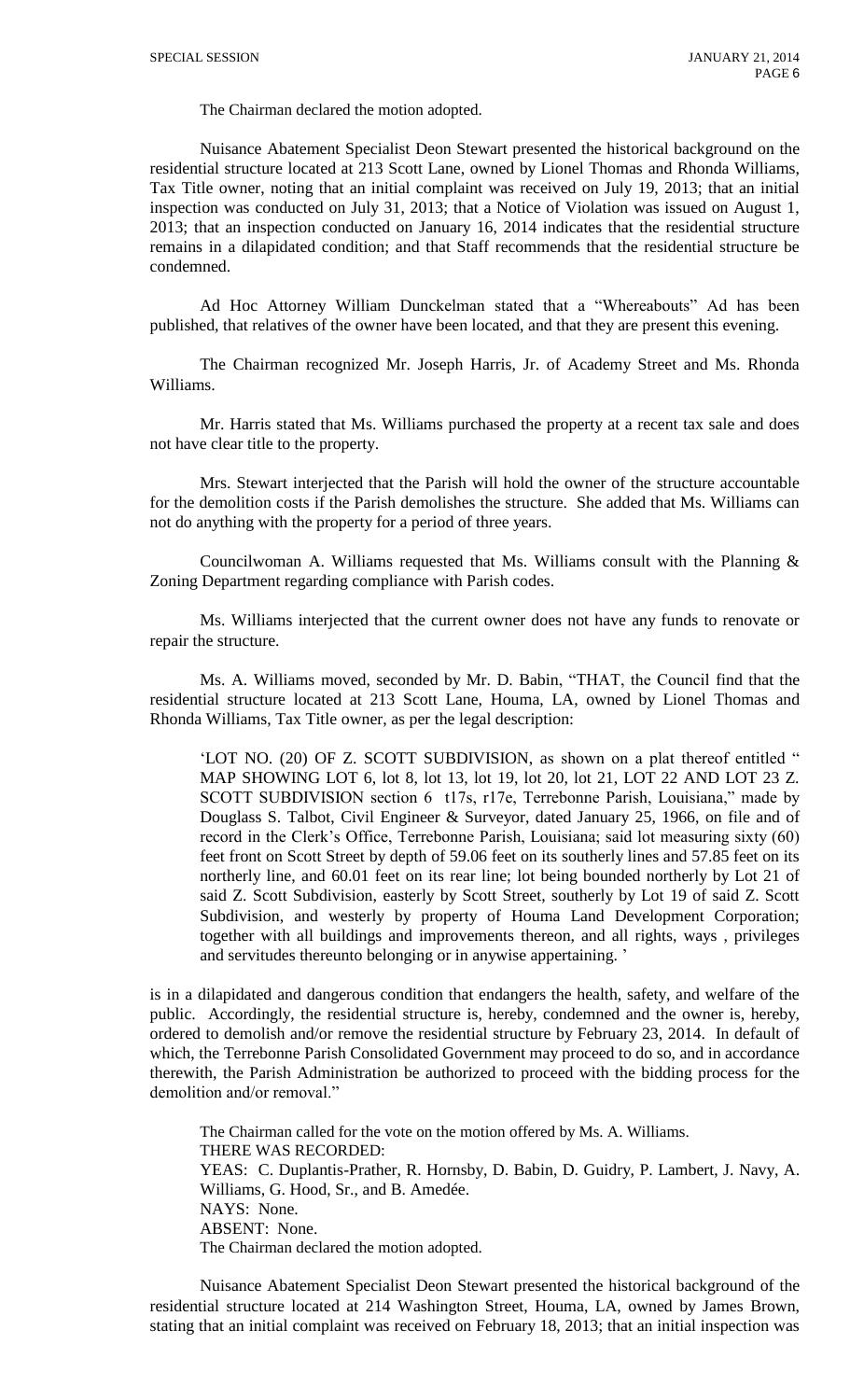conducted on February 22, 2013; that a Notice of Violation was issued on February 26, 2013; that an inspection held on January 9, 2014 revealed that the residential structure remains in a dilapidated condition, and that Staff recommends that the residential structure be condemned.

The Chairman recognized Mr. James Brown, owner of the property, who stated that he intends to renovate the structure; that he has stripped the structure; that windows, doors, sheet rock, and cabinets have been purchased to repair the structure; and that he intends to make repairs to the exterior of the structure as well.

Councilman J. Navy requested that the owner apply for a renovation permit to repair the structure.

Mr. J. Navy moved, seconded by Ms. A. Williams, "THAT, the Council continue, until April 21, 2014 at 5:30 p.m., the condemnation proceedings on the residential structure located at 214 Washington Street, Houma, LA, owned by James Brown."

The Chairman called for the vote on the motion offered by Mr. J. Navy. THERE WAS RECORDED: YEAS: C. Duplantis-Prather, R. Hornsby, D. Babin, D. Guidry, P. Lambert, J. Navy, A. Williams, G. Hood, Sr., and B. Amedée. NAYS: None. ABSENT: None. The Chairman declared the motion adopted.

Nuisance Abatement Specialist Deon Stewart presented the historical background on the residential structure located at 2606 Larry Street (Structure 1), Houma, LA, owned by Chester Nixon, noting that an initial complaint was received on July 10, 2013; that an initial inspection was conducted on July 23, 2013; that an heir has applied for a permit on December 31, 2013; and that Staff recommends that the matter be continued until April 21, 2013.

The Chairman recognized Mr. Clark Nixon of 2609 Larry Street, Houma, who stated that the structure will be renovated.

Mr. J. Navy moved, seconded by, Ms. A. Williams, "THAT, the Council concur with the recommendation of Administration to continue until April 21, 2014 at 5:30 p.m. the condemnation proceeding on the residential structure located at 2606 Larry Street (Structure 1), Houma, LA, owned by Chester Nixon."

The Chairman called for the vote on the motion offered by Mr. J. Navy. THERE WAS RECORDED: YEAS: C. Duplantis-Prather, R. Hornsby, D. Babin, D. Guidry, P. Lambert, J. Navy, A. Williams, G. Hood, Sr., and B. Amedée. NAYS: None. ABSENT: None. The Chairman declared the motion adopted.

Nuisance Abatement Specialist Deon Stewart presented the historical background on the residential structure located at 2606 Larry Street (Structure 2), Houma, LA, owned by Chester Nixon, stating that an initial complaint was received on July 10, 2013; that an initial inspection was conducted on July 23, 2013; that an heir has applied for a renovation permit on December 31, 2013; and that Staff recommends that the matter be continued until April 21, 2014.

Mr. J. Navy moved, seconded by Mr. D. Babin, "THAT, the Council concur with the recommendation of Administration to continue until April 21, 2014 at 5:30 p.m. the condemnation proceeding on the residential structure located at 2606 Larry Street (Structure 2), Houma, LA, owned by Chester Nixon."

The Chairman called for the vote on the motion offered by Mr. J. Navy. THERE WAS RECORDED: YEAS: C. Duplantis-Prather, R. Hornsby, D. Babin, D. Guidry, P. Lambert, J. Navy, A. Williams, G. Hood, Sr., and B. Amedée. NAYS: None. ABSENT: None. The Chairman declared the motion adopted.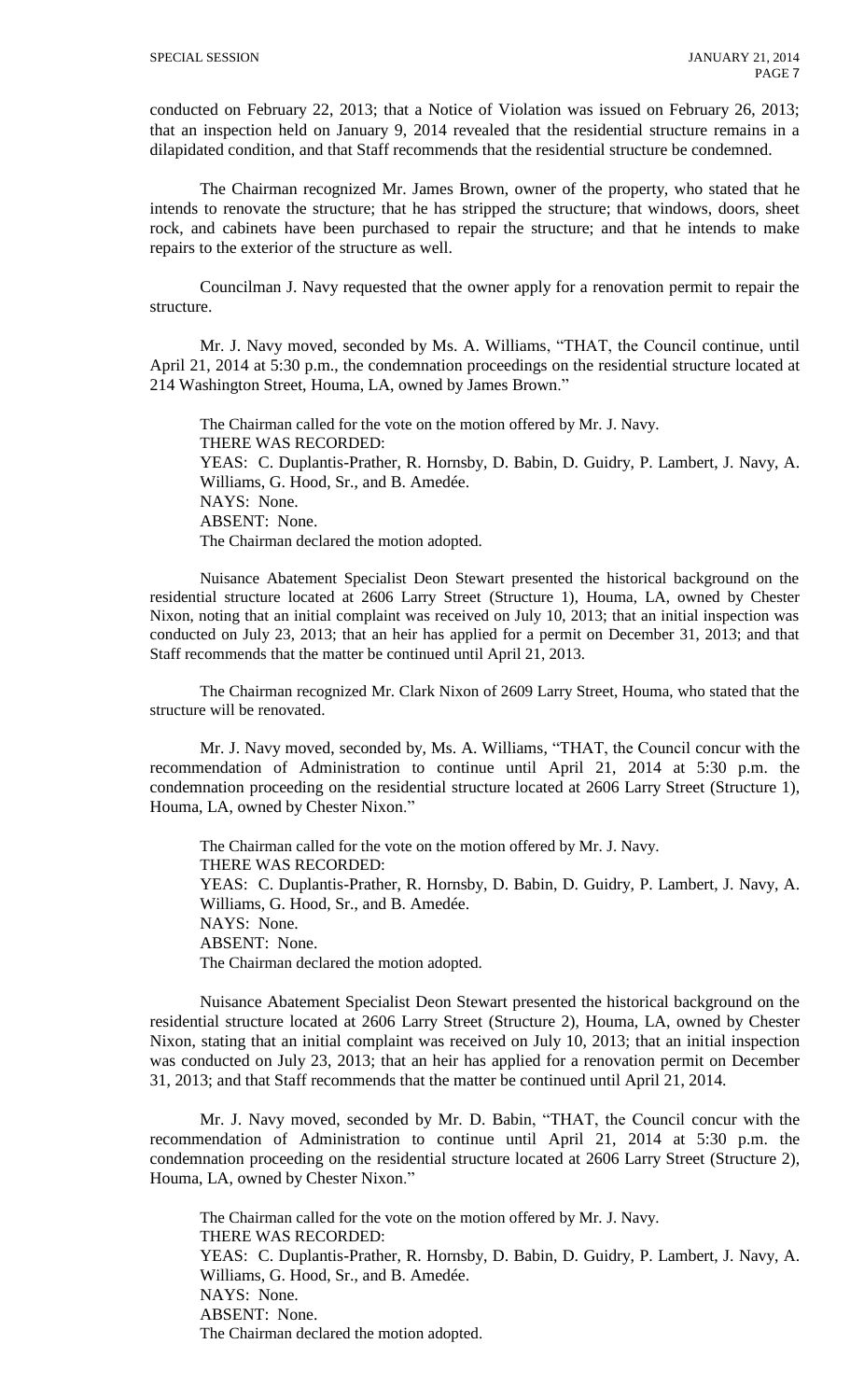Nuisance Abatement Specialist Deon Stewart presented the historical background on the residential structure located at 263 West Park Avenue, Thibodaux, LA, owned by Priya Properties, LLC, stating that an initial complaint was received on February 26, 2013; that an initial inspection was conducted on March 1, 2013; that a Notice of Violation was issued on March 5, 2013; that the notice was received by the owner; that an inspection conducted ton January 9, 2014 revealed that the residential structure remains in a dilapidated and dangerous condition; that timely service of this evenings proceedings could not be made; and that Staff recommends that the matter be continued until April 21, 2014.

Ms. B. Amedée moved, seconded by Mr. D. Guidry, "THAT, the Council concur with the recommendation of Administration to continue condemnation proceedings until April 21, 2014 at 5:30 p.m. for the residential structure located at 263 West Park Avenue, Thibodaux, LA, owned by Priya Properties, LLC."

The Chairman called for the vote on the motion offered by Ms. B. Amedée. THERE WAS RECORDED: YEAS: C. Duplantis-Prather, R. Hornsby, D. Babin, D. Guidry, P. Lambert, J. Navy, A. Williams, G. Hood, Sr., and B. Amedée. NAYS: None. ABSENT: None. The Chairman declared the motion adopted.

Nuisance Abatement Specialist Deon Stewart presented the historical background on the residential mobile home structure located at 322 American Boulevard, Houma, LA, owned by James Roberts and Pam Roberts, noting that an initial complaint was received on September 5, 2013; that an initial inspection was conducted on September 13, 2013; that a Notice of Violation was issued on September 17, 2013; that an inspection completed on January 14, 2014 indicated that the residential mobile home structure remains in a dilapidated and dangerous condition; and that Staff recommends that the residential mobile home structure be condemned.

Ad Hoc Attorney William Dunckelman stated that a "Whereabouts Ad" has been published; that there are no records on this property and no heirs have been located.

Mr. D. Babin moved, seconded by Mr. D. Guidry, "THAT, the Council find that the residential mobile home structure located at 322 American Boulevard, Houma, LA, owned by James Roberts and Pam Roberts, as per the legal description:

'A certain tract or parcel of ground situated in the Parish of Terrebonne, State of Louisiana, described as follows to wit:

Lot 23, Block 25, Ashland North Subdivision, Phase VII

Improvements thereon bear the municipal address: 322 American Boulevard, Houma, Louisiana 70363.'

is in a dilapidated and dangerous condition that endangers the health, safety, and welfare of the public. Accordingly, the residential mobile home structure is, hereby, condemned and the owner is, hereby, ordered to demolish and/or remove the residential mobile home structure by February 23, 2014. In default of which, the Terrebonne Parish Consolidated Government may proceed to do so, and in accordance therewith, the Parish Administration be authorized to proceed with the bidding process for the demolition and/or removal."

The Chairman called for the vote on the motion offered by Mr. D. Babin. THERE WAS RECORDED: YEAS: C. Duplantis-Prather, R. Hornsby, D. Babin, D. Guidry, P. Lambert, J. Navy, A. Williams, G. Hood, Sr., and B. Amedée. NAYS: None. ABSENT: None. The Chairman declared the motion adopted.

Nuisance Abatement Specialist Deon Stewart presented the historical background on the residential mobile home structure located at 3221 West Park Avenue, Gray, LA, owned by the Estate of Joseph McGuin, Joey Gautier, Carl McGuin, Gilbert McGuin, Charles McGuin, Leo McGuin, Stanley McGuin, Warren McGuin, and Patrick McGuin, stating that an initial complaint was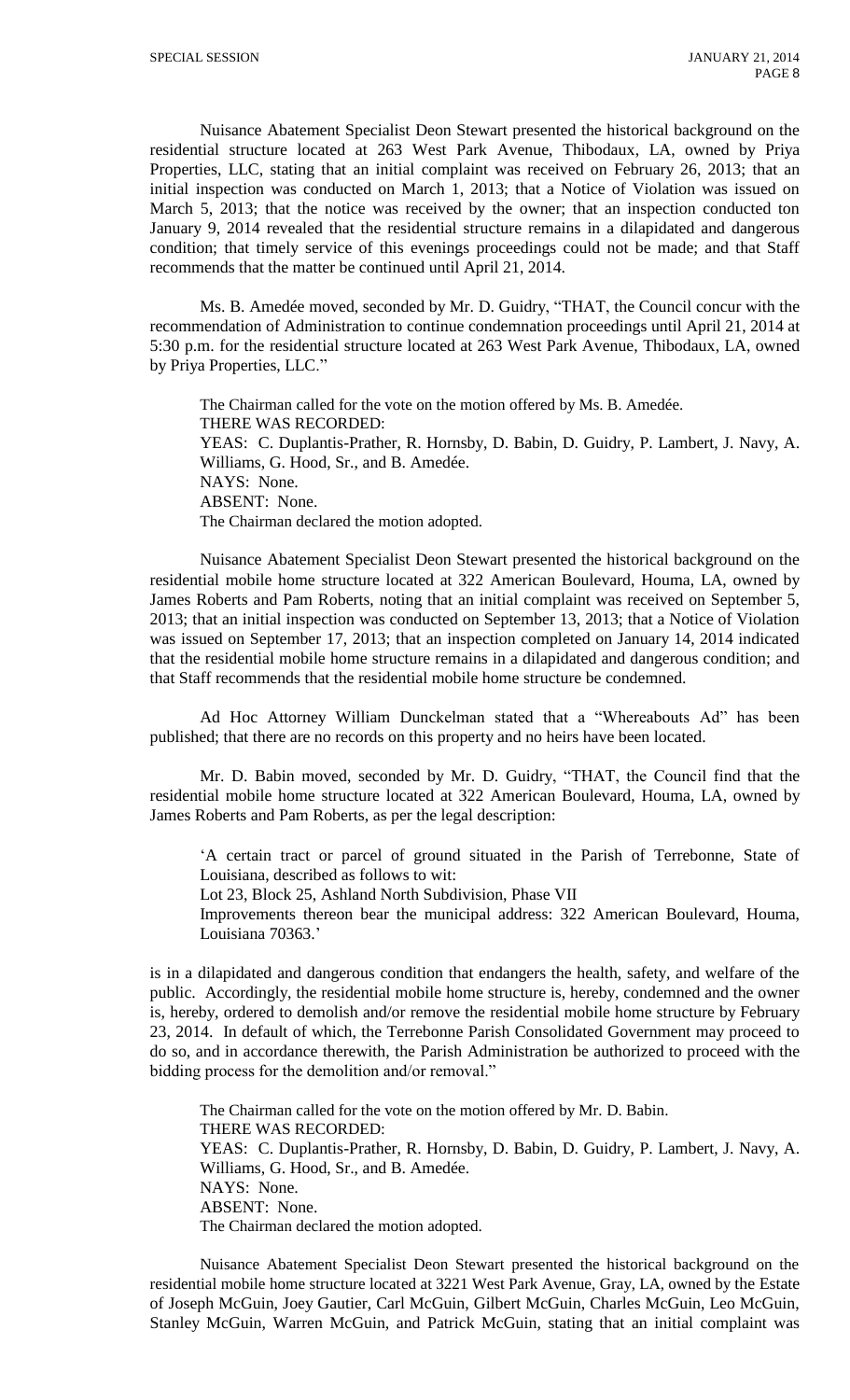received on February 21, 2013; that Mrs. Stewart stated that she has spoken with an heir of the property today who sent photos of a demolished structure. She continued that the photos showed an incorrect structure, and that the heir has indicated that the correct structure will be repaired. Mrs. Stewart stated that Staff recommends that the matter be continued until April 21, 2014.

Ms. A. Williams moved, seconded by Mr. D. Babin, "THAT, the Council continue the condemnation proceedings until April 21, 2014 at 5:30 p.m. on the residential mobile home structure located at 3221 West Park Avenue, Gray, LA, owned by the Estate of Joseph McGuin, Joey Gautier, Carl McGuin, Gilbert McGuin, Charles McGuin, Leo McGuin, Stanley McGuin, Warren McGuin, and Patrick McGuin."

The Chairman called for the vote on the motion offered by Ms. A. Williams. THERE WAS RECORDED: YEAS: C. Duplantis-Prather, R. Hornsby, D. Babin, D. Guidry, P. Lambert, J. Navy, A. Williams, G. Hood, Sr., and B. Amedée. NAYS: None. ABSENT: None. The Chairman declared the motion adopted.

Nuisance Abatement Specialist Deon Stewart presented the historical background on the residential mobile home structure located at 3409 Bayou Dularge Road, Theriot, LA, owned by T & C Oysters, Inc., c/o Terry Nettleton, noting that the initial complaint was received on July 9, 2013; that an inspection conducted on January 9, 2014 revealed that the structure remains in a dilapidated condition; and that Staff recommends that the camp be condemned.

Ad Hoc Attorney William Dunckelman stated that a "Whereabouts Ad" has been published; that the owner, Terry Nettleton is present this evening; and that Mr. Nettleton has indicated that the structure has been repaired and that the referenced tall grass is located on another individual's property.

Councilman D. Babin stated that he has visited the site; that he has taken photos of the location; and that he is willing to hear comments from Mr. Nettleton regarding the structure.

The Chairman recognized Mr. Terry Nettleton who stated that he has taken photos of the structure just past the mud/gravel road next to the levee and questions whose responsibility it is to maintain grass near the Parish's levee. He stated that his camp has been repaired and that the camp has a "light plant" located at the camp site. Mr. Nettleton maintained that the camp was previously vandalized and alleged that the Parish removed his electrical meters.

Councilman D. Babin requested that Mr. Nettleton obtain a permit to renovate the structure.

Mr. D. Babin moved, seconded by Mr. D. Guidry and Ms. B. Amedée, "THAT, the Council continue the condemnation proceedings, until April 21, 2014 at 5:30 p.m., on the residential mobile home structure at 3409 Bayou Dularge, Theriot, LA, owned by T  $&$  C Oysters, Inc."

The Chairman called for the vote on the motion offered by Mr. D. Babin. THERE WAS RECORDED: YEAS: C. Duplantis-Prather, R. Hornsby, D. Babin, D. Guidry, P. Lambert, J. Navy, A. Williams, G. Hood, Sr., and B. Amedée. NAYS: None. ABSENT: None. The Chairman declared the motion adopted.

Councilwoman A. Williams stated that she has spoken with Moses S. Gordon, II and Alfreda Gordon, with regards to the residential structures located at 400 Naquin Street, Houma, LA; that the owners are present; and that the owners will contact Options for Independence with regards to Disaster In-Fill Recovery funding to repair the structures and place them back into commerce.

Ms. A. Williams moved, seconded by Mr. D. Babin, "THAT, the Council continue the condemnation proceedings until April 21, 2014 at 5:30 p.m. on the residential structure located at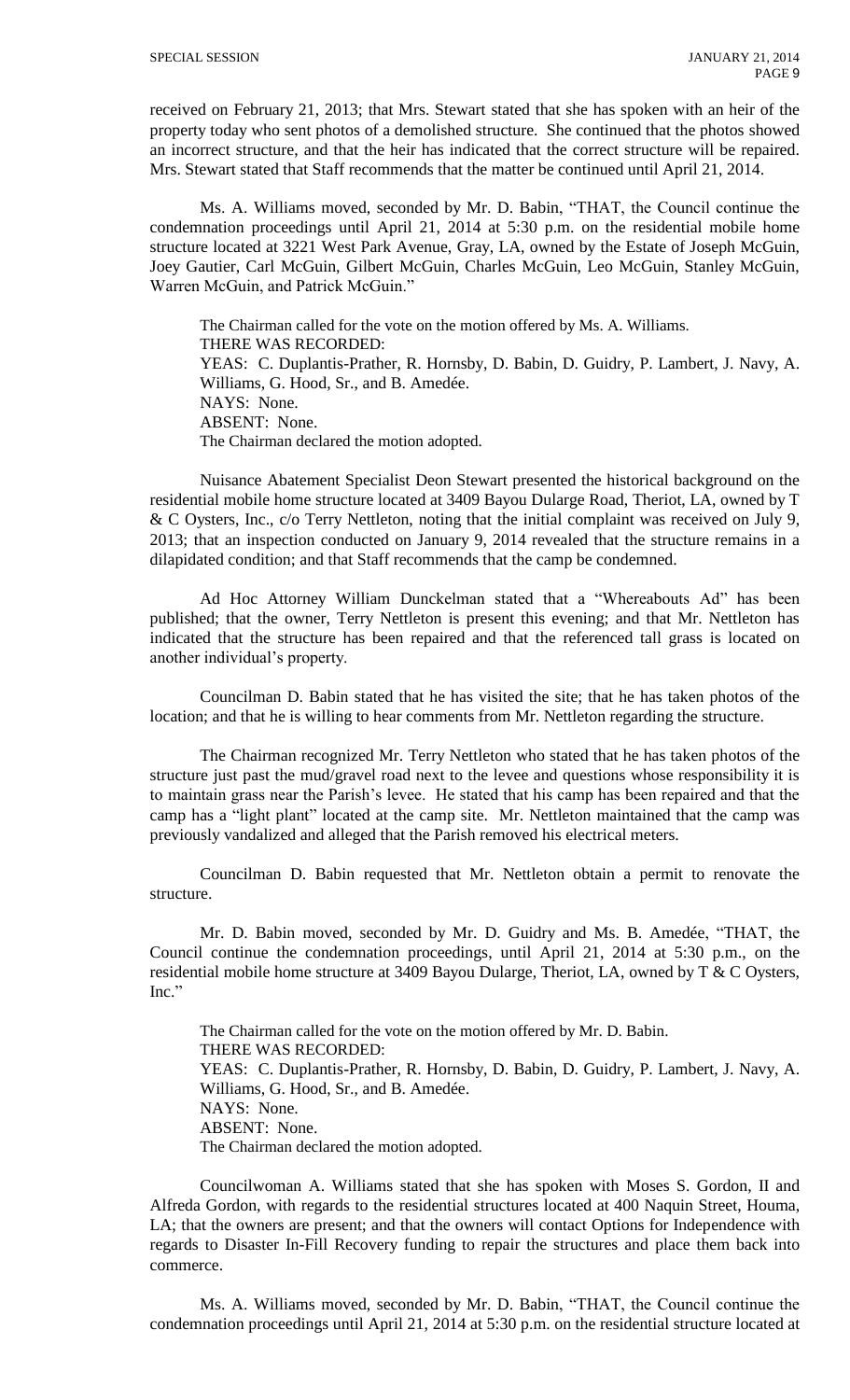400 Naquin Street (Structure 1), Houma, LA owned by Moses S. Gordon, II and Alfreda Gordon."

The Chairman called for the vote on the motion offered by Ms. A. Williams. THERE WAS RECORDED: YEAS: C. Duplantis-Prather, R. Hornsby, D. Babin, D. Guidry, P. Lambert, J. Navy, A. Williams, G. Hood, Sr., and B. Amedée. NAYS: None. ABSENT: None. The Chairman declared the motion adopted.

Ms. A. Williams moved, seconded by Mr. D. Babin, "THAT, the Council continue the condemnation proceedings until April 21, 2014 at 5:30 p.m. on the residential structure located at 400 Naquin Street (Structure 2), Houma, LA, owned by Moses S. Gordon, II and Alfreda Gordon."

The Chairman called for the vote on the motion offered by Ms. A. Williams. THERE WAS RECORDED: YEAS: C. Duplantis-Prather, R. Hornsby, D. Babin, D. Guidry, P. Lambert, J. Navy, A. Williams, G. Hood, Sr., and B. Amedée. NAYS: None. ABSENT: None. The Chairman declared the motion adopted.

Ms. A. Williams moved, seconded by Mr. D. Babin, "THAT, the Council concur with the recommendation of Administration to continue the condemnation hearing, until April 21, 2014 at 5:30 p.m., on the residential structure located at 400 Naquin Street (Structure 3), Houma, LA, owned by Moses S. Gordon, II and Alfreda Gordon."

The Chairman called for the vote on the motion offered by Ms. A. Williams. THERE WAS RECORDED: YEAS: C. Duplantis-Prather, R. Hornsby, D. Babin, D. Guidry, P. Lambert, J. Navy, A. Williams, G. Hood, Sr., and B. Amedée. NAYS: None. ABSENT: None. The Chairman declared the motion adopted.

Nuisance Abatement Specialist Deon Stewart presented the historical background on the residential structure located at 418 Naquin Street (Structure 1), Houma, LA, owned by Gladys Stewart Trosclair, noting that an initial complaint was received on May 13, 2013; that a Notice of Violation was issued and published on May 16, 2013 and June 25, 2013, respectively; that an heir of the property received the notice; that an inspection conducted on January 15, 2013 revealed that the structure remains in a dilapidated condition; that she spoke with an heir today who indicated that the structure would be demolished, however, she could not provide an exact date to demolish the structure. Mrs. Stewart stated that Staff recommends that the structure be declared condemned and that the owner be given additional time to demolish the structure.

Ms. A. Williams moved, seconded by Ms. B. Amedée and Mr. D. Babin, "THAT, the Council find that the residential structure located at 418 Naquin Street (Structure 1), Houma, LA, owned by Gladys Stewart Trosclair, as per the legal description:

'A certain lot of ground, situated in the City of Houma, in Naquin's Subdivision West of the Houma Branch Railroad, measuring sixty (60) feet front, more or less, on Naquin's Street by depth of one hundred sixty-seven (167') feet, more or less; bounded cast by Naquin Street, West by property of Mrs. Levron, North by lot of William Thomas, and South by Lot of George Davis; together with all the buildings and improvements thereon and thereunto belonging.

Being the same property acquired by decedents by act of sale from Calvin Wurzlow on June 29, 1936, and recorded in the Clerk's Office of the Parish of Terrebonne, Louisiana.'

is in a dilapidated and dangerous condition that endangers the health, safety, and welfare of the public. Accordingly, the residential structure is, hereby, condemned and the owner is, hereby, ordered to demolish and/or remove the residential structure March 21, 2014. In default of which, the Terrebonne Parish Consolidated Government may proceed to do so, and in accordance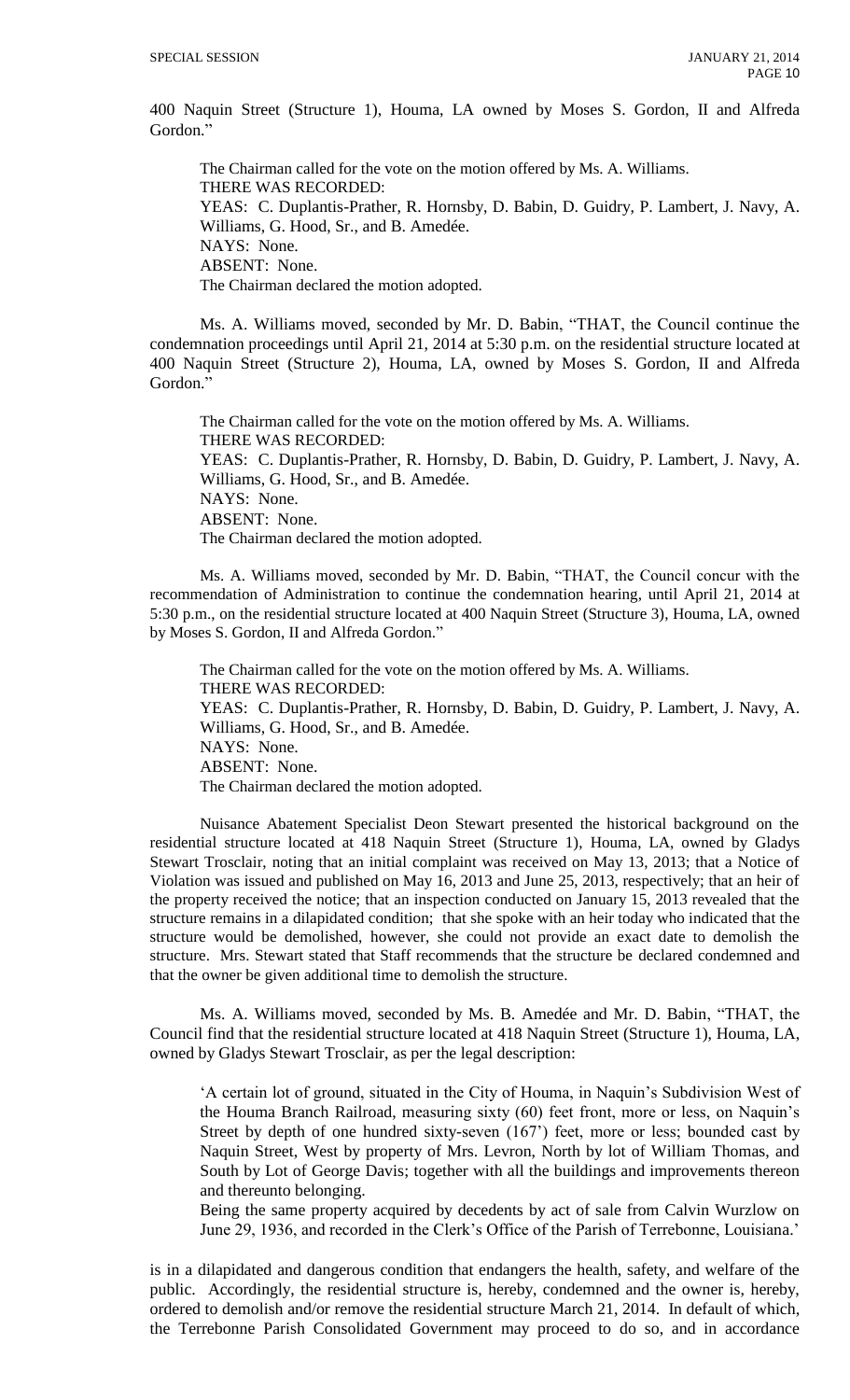therewith, the Parish Administration be authorized to proceed with the bidding process for the demolition and/or removal."

The Chairman called for the vote on the motion offered by Ms. A. Williams. THERE WAS RECORDED: YEAS: C. Duplantis-Prather, R. Hornsby, D. Babin, D. Guidry, P. Lambert, J. Navy, A. Williams, G. Hood, Sr., and B. Amedée. NAYS: None. ABSENT: None. The Chairman declared the motion adopted.

Ms. A. Williams moved, seconded by Mr. D. Babin, "THAT, the Council find that the residential structure located at 418 Naquin Street (Structure 2), Houma, LA, owned by Gladys Stewart Trosclair, as per the legal description:

''A certain lot of ground, situated in the City of Houma, in Naquin's Subdivision West of the Houma Branch Railroad, measuring sixty (60) feet front, more or less, on Naquin's Street by depth of one hundred sixty-seven (167') feet, more or less; bounded cast by Naquin Street, West by property of Mrs. Levron, North by lot of William Thomas, and South by Lot of George Davis; together with all the buildings and improvements thereon and thereunto belonging.

Being the same property acquired by decedents by act of sale from Calvin Wurzlow on June 29, 1936, and recorded in the Clerk's Office of the Parish of Terrebonne, Louisiana.'

is in a dilapidated and dangerous condition that endangers the health, safety, and welfare of the public. Accordingly, the residential structure is, hereby, condemned and the owner is, hereby, ordered to demolish and/or remove the residential structure March 21, 2014. In default of which, the Terrebonne Parish Consolidated Government may proceed to do so, and in accordance therewith, the Parish Administration be authorized to proceed with the bidding process for the demolition and/or removal."

The Chairman called for the vote on the motion offered by Ms. A. Williams. THERE WAS RECORDED: YEAS: C. Duplantis-Prather, R. Hornsby, D. Babin, D. Guidry, P. Lambert, J. Navy, A. Williams, G. Hood, Sr., and B. Amedée. NAYS: None. ABSENT: None. The Chairman declared the motion adopted.

The Chairman recognized Ms. Norma Jean Short of 4737 North Bayou Black Drive, Gibson, who noted issues with acquiring title to the property from Mr. Wardell Roberts, and said that she has stopped paying taxes on the property due to Mr. Roberts not remembering their agreement to purchase the property.

Councilwoman A. Williams requested that Ms. Short contact Nuisance Abatement Specialist Deon Stewart regarding obtaining a renovation permit.

Ms. A. Williams moved, seconded by Mr. G. Hood, Sr., "THAT, the Council continue the condemnation hearing until April 21, 2014 at 5:30 p.m. on the structure located at 4737 North Bayou Black Drive, Gibson, LA, owned by Wardell Roberts and TPCG – Tax Title Holder."

The Chairman called for the vote on the motion offered by Ms. A. Williams. THERE WAS RECORDED: YEAS: C. Duplantis-Prather, R. Hornsby, D. Babin, D. Guidry, P. Lambert, J. Navy, A. Williams, G. Hood, Sr., and B. Amedée. NAYS: None. ABSENT: None. The Chairman declared the motion adopted.

Nuisance Abatement Specialist Deon Stewart presented the historical background on the residential structure located at 6038 North Bayou Black Drive, Gibson, LA, owned by Larry Johnson, Edward Johnson, Dimple Johnson, Peter Hanzy, James Hanzy, and John Hanzy, stating that an initial complaint was received on February 5, 2013; that an initial inspection was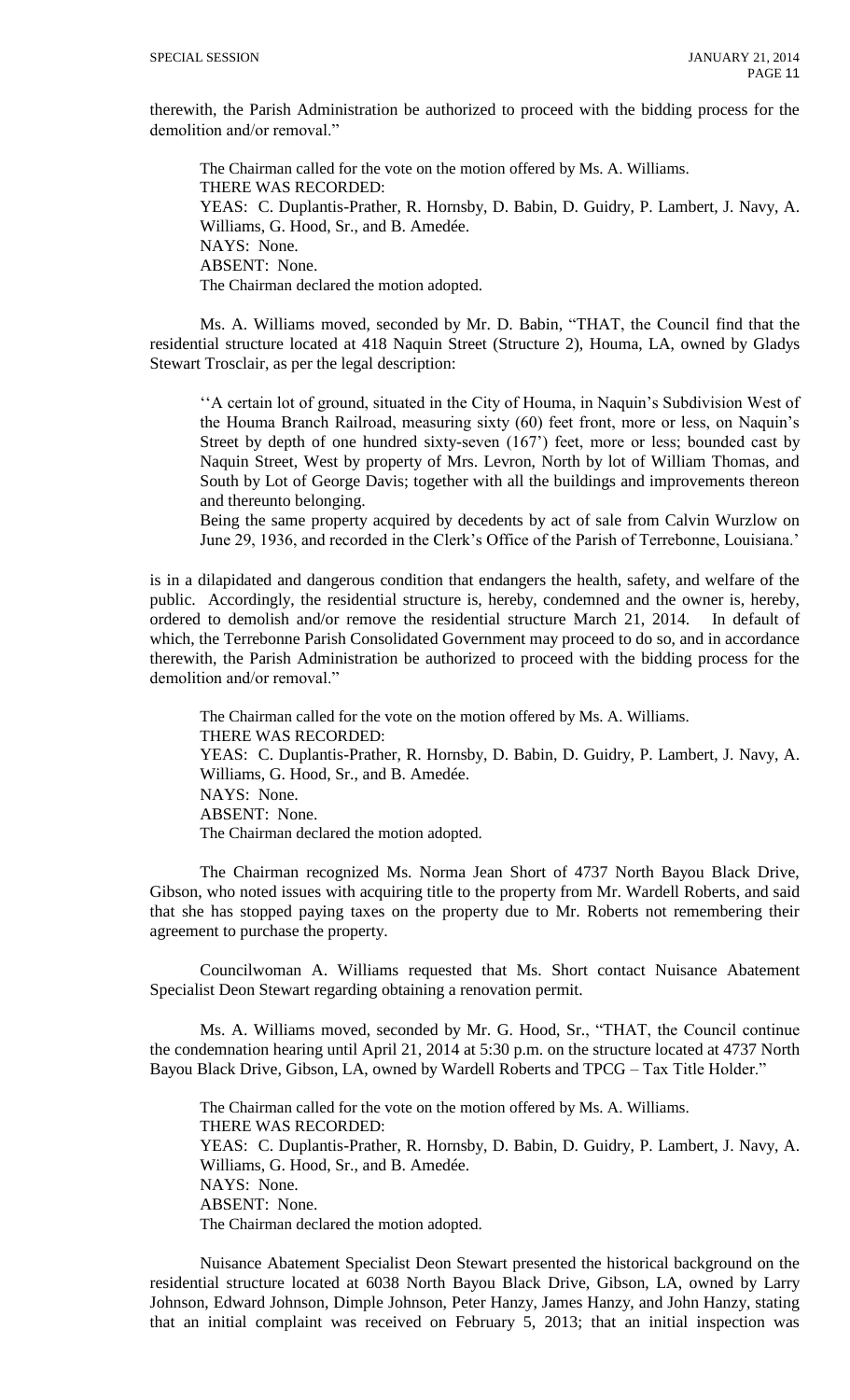conducted on February 5, 2013; that a Notice of Violation was issued on February 8, 2013; that an inspection which was conducted on January 13, 2014 indicated that the residential structure remains in a dilapidated condition; and that Staff recommends condemning the structure.

Ad Hoc Attorney William Dunckelman stated that a "Whereabouts Ad" has been published and that the heirs have not been contacted.

The Chairman recognized Mr. Larry Johnson, an heir, who stated that he wishes to save the family home; added that repairs will be made; and said that he intends to move into the residential structure. He noted that utilities are connected, and then requested that the matter be continued.

Councilwoman A. Williams requested that Mr. Johnson contact Mrs. Stewart to determine what needs to be done to repair the property.

Ms. A. Williams moved, seconded by Mr. D. Babin, "THAT, the Council continue the condemnation hearing until April 21, 2014 at 5:30 p.m. on the structure located at 6038 North Bayou Black Drive, Gibson, LA, owned by Larry Johnson, Edward Johnson, Dimple Johnson, Peter Hanzy, James Hanzy, and John Hanzy."

The Chairman called for the vote on the motion offered by Ms. A. Williams. THERE WAS RECORDED: YEAS: C. Duplantis-Prather, R. Hornsby, D. Babin, D. Guidry, P. Lambert, J. Navy, A. Williams, G. Hood, Sr., and B. Amedée. NAYS: None. ABSENT: None. The Chairman declared the motion adopted.

Nuisance Abatement Specialist Deon Stewart presented the historical background on the commercial structure located at 7328/7336 Park Avenue (Structure 3), Houma, LA, owned by ATRCC Enterprises, LLC MC Bank & Trust, c/o Andrew Reed, stating that an initial inspection was filed on March 9, 2013; that an inspection was conducted on March 12, 2013; that a Notice of Violation was issued on March 15, 2013; that an inspection conducted on January 16, 2014 revealed that the structure remains in a dilapidated condition; and that Staff recommends that the structure be condemned. In response to questioning, Mrs. Stewart stated that the recommendation will remain the same for Structures 1 and 2 at the same address.

Ms. A. Williams moved, seconded by Mr. D. Babin, "THAT, the Council find that the commercial structure located at 7328/7336 Park Avenue (Structure 3), Houma, LA, owned by ARTCC Enterprises, LLC c/o MC Bank & Trust c/o Andrew Reed, as per the legal description:

'A certain lot or ground situated in the Parish of Terrebonne, Louisiana, lying on the left descending bank of Bayou Terrebonne, at about three-fourths (3/4) of a mile above the City of Houma, measuring a front of ninety (90') feet, more or less, on the south side of West Park Avenue by depth to Bayou Terrebonne; bounded on the north by West Park Avenue, on the east by Elton Fields, now or formerly, on the south by Bayou Terrebonne and on the west by Cedric S. Lafleur Dairy Products, Inc., now or formerly; together with all buildings and improvements thereon and all rights, ways, privileges, prescriptions and servitudes thereto belonging and appertaining.

Being the same property acquired by H.J. Guidry Enterprises, Inc. from Gerald Champagne, et ux by Cash Deed recorded February 22, 2006, in Terrebonne Parish Conveyance Book 1958, Folio 53, Entry No. 1230918.

This property bears municipal number 7818 Park Avenue, Houma, LA 70360.'

is in a dilapidated and dangerous condition that endangers the health, safety, and welfare of the public. Accordingly, the commercial structure is, hereby, condemned and the owner is, hereby, ordered to demolish and/or remove the commercial structure by February 23, 2014. In default of which, the Terrebonne Parish Consolidated Government may proceed to do so, and in accordance therewith, the Parish Administration be authorized to proceed with the bidding process for the demolition and/or removal."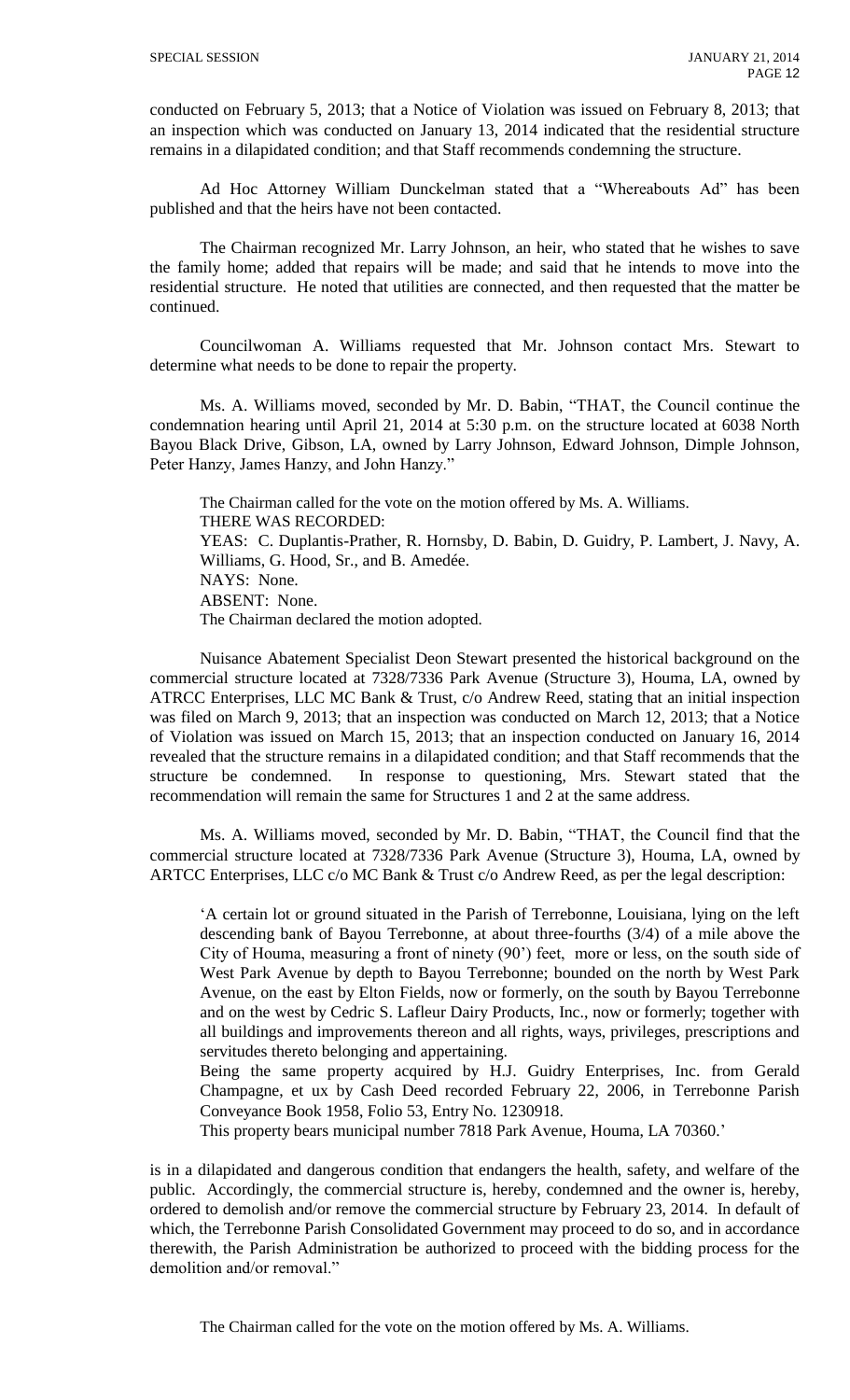THERE WAS RECORDED:

YEAS: C. Duplantis-Prather, R. Hornsby, D. Babin, D. Guidry, P. Lambert, J. Navy, A. Williams, G. Hood, Sr., and B. Amedée. NAYS: None. ABSENT: None. The Chairman declared the motion adopted.

Ms. A. Williams moved, seconded by Mr. D. Babin, "THAT, the Council find that the commercial structure located at 7328/7336 Park Avenue (Structure 1), Houma, LA, owned by ARTCC Enterprises, LLC c/o MC Bank & Trust c/o Andrew Reed, as per the legal description:

'A certain lot or ground situated in the Parish of Terrebonne, Louisiana, lying on the left descending bank of Bayou Terrebonne, at about three-fourths (3/4) of a mile above the City of Houma, measuring a front of ninety (90') feet, more or less, on the south side of West Park Avenue by depth to Bayou Terrebonne; bounded on the north by West Park Avenue, on the east by Elton Fields, now or formerly, on the south by Bayou Terrebonne and on the west by Cedric S. Lafleur Dairy Products, Inc., now or formerly; together with all buildings and improvements thereon and all rights, ways, privileges, prescriptions and servitudes thereto belonging and appertaining.

Being the same property acquired by H.J. Guidry Enterprises, Inc. from Gerald Champagne, et ux by Cash Deed recorded February 22, 2006, in Terrebonne Parish Conveyance Book 1958, Folio 53, Entry No. 1230918.

This property bears municipal number 7818 Park Avenue, Houma, LA 70360.'

is in a dilapidated and dangerous condition that endangers the health, safety, and welfare of the public. Accordingly, the commercial structure is, hereby, condemned and the owner is, hereby, ordered to demolish and/or remove the commercial structure by February 23, 2014. In default of which, the Terrebonne Parish Consolidated Government may proceed to do so, and in accordance therewith, the Parish Administration be authorized to proceed with the bidding process for the demolition and/or removal."

The Chairman called for the vote on the motion offered by Ms. A. Williams. THERE WAS RECORDED: YEAS: C. Duplantis-Prather, R. Hornsby, D. Babin, D. Guidry, P. Lambert, J. Navy, A. Williams, G. Hood, Sr., and B. Amedée. NAYS: None. ABSENT: None. The Chairman declared the motion adopted.

Ms. A. Williams moved, seconded by Mr. D. Babin, "THAT, the Council find that the commercial structure located at 7328/7336 Park Avenue (Structure 2), Houma, LA, owned by ARTCC Enterprises, LLC c/o MC Bank & Trust c/o Andrew Reed, as per the legal description:

'A certain lot or ground situated in the Parish of Terrebonne, Louisiana, lying on the left descending bank of Bayou Terrebonne, at about three-fourths (3/4) of a mile above the City of Houma, measuring a front of ninety (90') feet, more or less, on the south side of West Park Avenue by depth to Bayou Terrebonne; bounded on the north by West Park Avenue, on the east by Elton Fields, now or formerly, on the south by Bayou Terrebonne and on the west by Cedric S. Lafleur Dairy Products, Inc., now or formerly; together with all buildings and improvements thereon and all rights, ways, privileges, prescriptions and servitudes thereto belonging and appertaining.

Being the same property acquired by H.J. Guidry Enterprises, Inc. from Gerald Champagne, et ux by Cash Deed recorded February 22, 2006, in Terrebonne Parish Conveyance Book 1958, Folio 53, Entry No. 1230918.

This property bears municipal number 7818 Park Avenue, Houma, LA 70360.'

is in a dilapidated and dangerous condition that endangers the health, safety, and welfare of the public. Accordingly, the commercial structure is, hereby, condemned and the owner is, hereby, ordered to demolish and/or remove the commercial structure by February 23, 2014. In default of which, the Terrebonne Parish Consolidated Government may proceed to do so, and in accordance therewith, the Parish Administration be authorized to proceed with the bidding process for the demolition and/or removal."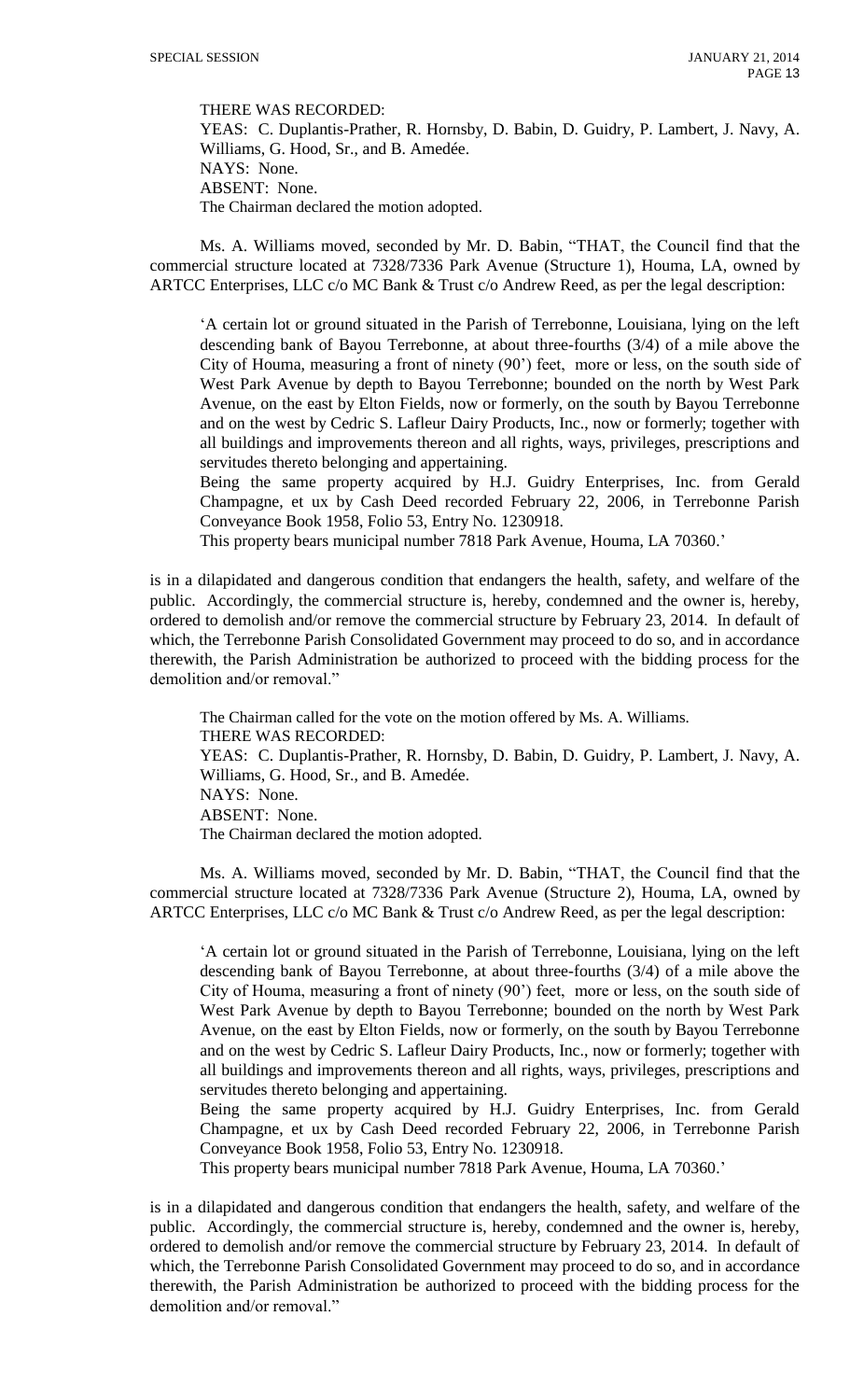The Chairman called for the vote on the motion offered by Ms. A. Williams. THERE WAS RECORDED: YEAS: C. Duplantis-Prather, R. Hornsby, D. Babin, D. Guidry, P. Lambert, J. Navy, A. Williams, G. Hood, Sr., and B. Amedée. NAYS: None. ABSENT: None. The Chairman declared the motion adopted.

Councilwoman A. Williams stated that the family has provided her with information with regards to their intentions for the residential structure located at 104 Fandal Street in Gibson, and noted that Staff recommends continuing the matter.

Ms. A. Williams moved, seconded by Mr. D. Babin, "THAT, the Council concur with the recommendation of Administration to continue the condemnation hearing until April 21, 2014 at 5:30 p.m., on the residential structure located at 104 Fandal Street, Gibson, LA, owned by McIntire Enterprises, LLC."

The Chairman called for the vote on the motion offered by Ms. A. Williams. THERE WAS RECORDED: YEAS: C. Duplantis-Prather, R. Hornsby, D. Babin, D. Guidry, P. Lambert, J. Navy, A. Williams, G. Hood, Sr., and B. Amedée. NAYS: None. ABSENT: None. The Chairman declared the motion adopted.

Nuisance Abatement Specialist Deon Stewart presented the historical background on the residential structure located at 119 Scott Lane, Houma, LA, owned by Jonathan Foote and Willie Mae Foote, stating that service was not made in a timely manner to the owners and that Staff recommends that the matter be continued.

Ms. A. Williams moved, seconded by Mr. P. Lambert, "THAT, the Council continue the condemnation hearing until April 21, 2014 at 5:30 p.m., on the residential structure located at 119 Scott Lane, Houma, LA, owned by Jonathan Foote and Willie Mae Foote."

The Chairman called for the vote on the motion offered by Ms. A. Williams. THERE WAS RECORDED: YEAS: C. Duplantis-Prather, R. Hornsby, D. Babin, D. Guidry, P. Lambert, J. Navy, A. Williams, G. Hood, Sr., and B. Amedée. NAYS: None. ABSENT: None. The Chairman declared the motion adopted.

Councilwoman C. Duplantis-Prather noted the historical background on the residential structure located at 127 Third Street, Houma, LA, owned by Clifton Giroir, Jr. noting that the initial complaint was received on February 5, 2013; that an inspection was conducted on February 7, 2013; that a Notice of Violation was issued on February 13, 2013; and that an inspection on January 14, 2014 revealed that the property remains in a dilapidated condition.

Nuisance Abatement Specialist Deon Stewart stated that Administration was unable to make timely notification of the proceedings to the owner, therefore Staff recommends continuing the matter.

Planning & Zoning Director Patrick Gordon interjected that the matter was previously placed on the condemnation list, at which time Administration worked with the owners after numerous repairs were made; that the matter was removed from the condemnation list; and that the structure is being considered for condemnation once again.

Mrs. Stewart further explained that Administration could not confirm receipt of the condemnation notification.

Mr. Gordon interjected that the structure contains approximately 4,000 square feet.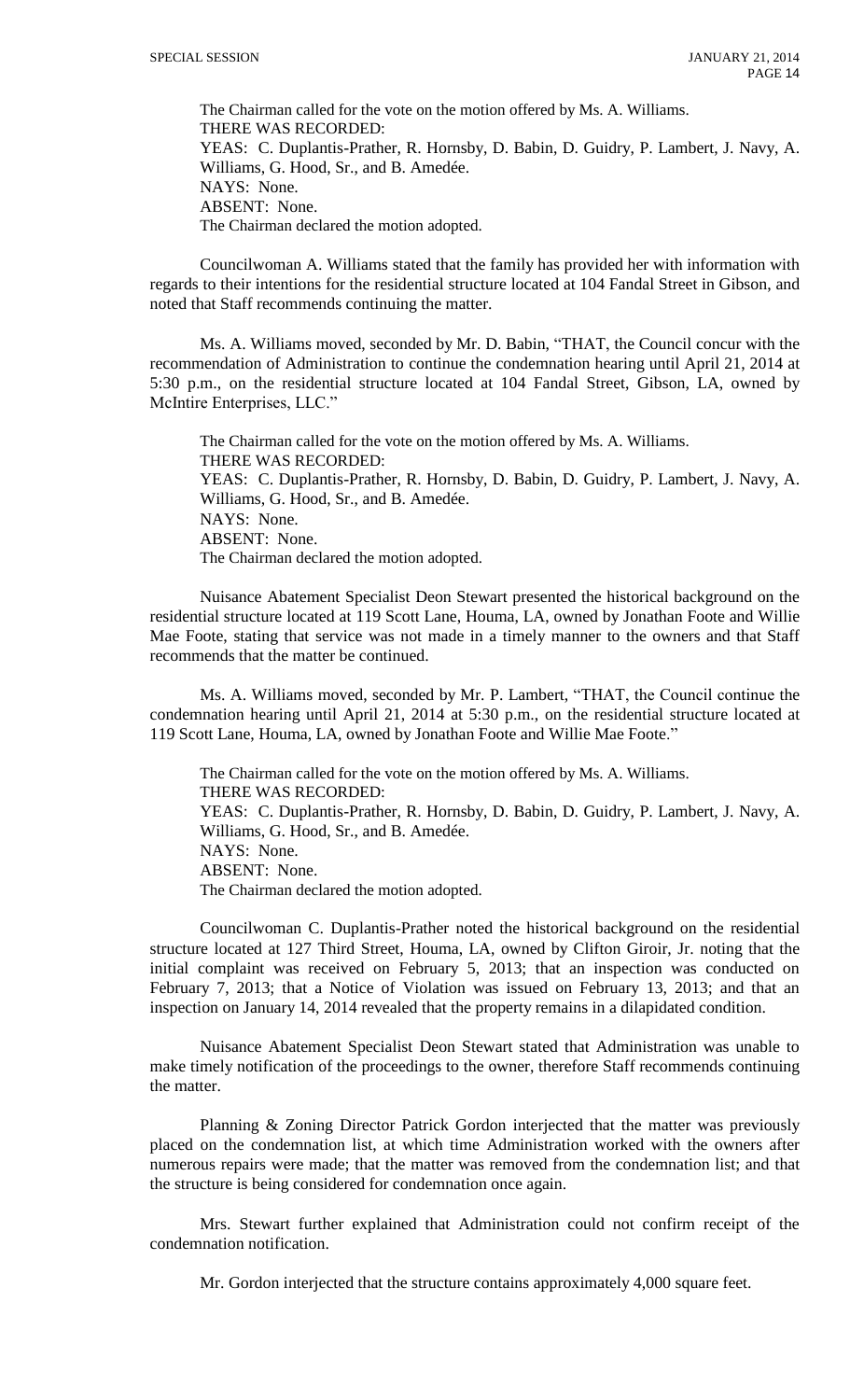Mrs. Stewart added that the owner passed away a year ago; that she spoke with a granddaughter who indicated that there were no funds to repair or demolish the structure; and that Staff is unaware of any demolition assistance funding.

Ms. C. Duplantis-Prather moved, seconded by Mr. D. Guidry, "THAT, the Council continue the condemnation hearing until April 21, 2014 at 5:30 p.m., on the residential structure located at 127 Third Street, Houma, LA, owned by Clifton Giroir, Jr."

The Chairman called for the vote on the motion offered by Ms. C. Duplantis-Prather. THERE WAS RECORDED: YEAS: C. Duplantis-Prather, R. Hornsby, D. Babin, D. Guidry, P. Lambert, J. Navy, A. Williams, G. Hood, Sr., and B. Amedée. NAYS: None. ABSENT: None. The Chairman declared the motion adopted.

Nuisance Abatement Specialist Deon Stewart presented the historical background on the residential structure located at 134 Rose Street, Dulac, LA, owned by Maxie Miller Verdin, stating that an initial complaint was received on August 13, 2013; that an initial inspection was conducted on August 30, 2013; that an inspection conducted on January 9, 2014 revealed that the structure continues in violation of Parish codes; and that Staff recommends that the structure be condemned.

The Chairman recognized Mr. Maxie Verdin of 4657 Bayou Black Drive, Gibson, who stated that he recently acquired the property located at 134 Rose Street, Dulac, LA and that he intends to renovate the structure. He added that he will obtain the necessary permit.

Mr. D. Babin moved, seconded by Ms. B. Amedée and Mr. D. Guidry, "THAT, the Council continue the condemnation hearing until April 21, 2014 at 5:30 p.m., on the residential structure located at 134 Rose Street, Dulac, LA, owned by Maxie Miller Verdin."

The Chairman called for the vote on the motion offered by Mr. D. Babin. THERE WAS RECORDED: YEAS: C. Duplantis-Prather, R. Hornsby, D. Babin, D. Guidry, P. Lambert, J. Navy, A. Williams, G. Hood, Sr., and B. Amedée. NAYS: None. ABSENT: None. The Chairman declared the motion adopted.

Councilman J. Navy noted his intention to abstain from voting due to his deceased aunt's husband owning the residential structure located at 2602 Madge Street, Houma, LA, owned by Thomas Picou and Flossie Picou c/o Isaac Picou.

Nuisance Abatement Specialist Deon Stewart stated that Staff recommends that the aforementioned residential structure be condemned.

Ms. A. Williams moved, seconded by Mr. D. Babin and Ms. B. Amedée, "THAT, the Council find that the residential structure located at 2602 Madge Street, Houma, LA, owned by Thomas Picou and Flossie Picou c/o Isaac Picou, as per the legal description:

'Two certain lots of ground at about a mile and one-half below the City of Houma in the subdivision known as Barrowtown located on the right descending bank of Bayou Terrebonne,

Which said two lots are more particularly known and designated on a plan of a subdivision known as Barrowtown made by Achee & Wilkinson, C.E. and filed under date of July  $11<sup>th</sup>$ , 1903, for record in the recorder's office of the Parish of Terrebonne as "Lots 23 and 24" in Block 5, which said lots are shown on said plan of subdivision as measuring a front of 60 foot each on the North side of Fifth Street by a depth of 120 feet each; two lots being bounded on the South by Fifth Street, on the North by Lots 1 and 2 in the same block; East by East Street and West by Lot No. 22 in the same block, together with all the buildings and improvements thereon; which two lots were acquired by the vendor herein by acts of purchase from Harris Gagne et al, of record in the Conveyance Office of the Parish of Terrebonne, Louisiana, in Book No. 54, at Folio No. 533 et seq.'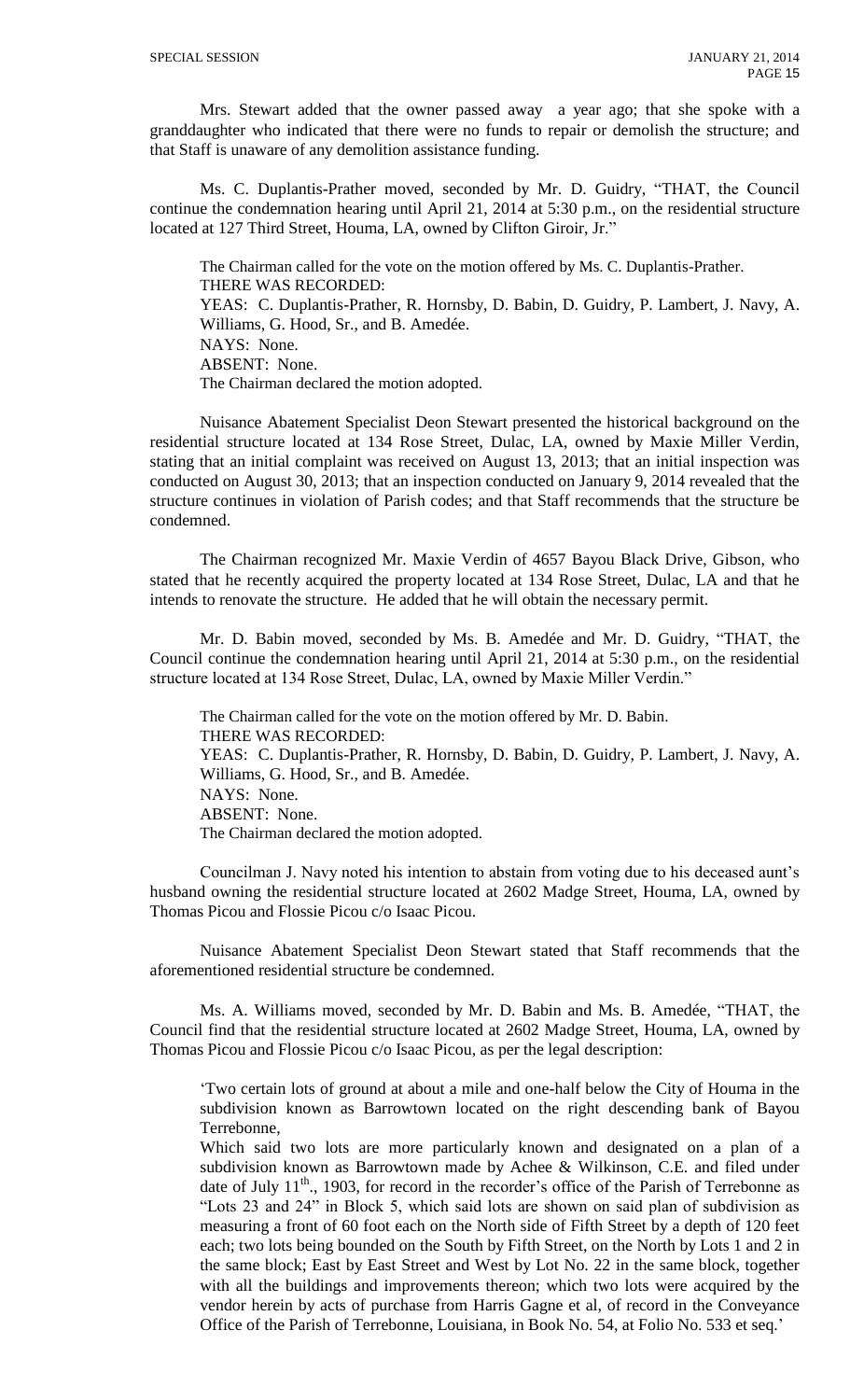is in a dilapidated and dangerous condition that endangers the health, safety, and welfare of the public. Accordingly, the residential structure is, hereby, condemned and the owner is, hereby, ordered to demolish and/or remove the residential structure by February 23, 2014. In default of which, the Terrebonne Parish Consolidated Government may proceed to do so, and in accordance therewith, the Parish Administration be authorized to proceed with the bidding process for the demolition and/or removal."

The Chairman called for the vote on the motion offered by Ms. A. Williams. THERE WAS RECORDED: YEAS: C. Duplantis-Prather, R. Hornsby, D. Babin, D. Guidry, P. Lambert, A. Williams, G. Hood, Sr., and B. Amedée. NAYS: None. ABSENT: None. ABSTAIN: J. Navy. The Chairman declared the motion adopted.

Nuisance Abatement Specialist Deon Stewart presented the historical background on the residential structure located at 2907 West Main Street, Gray, LA, owned by Christopher Williams, stating that an initial complaint was received on February 20, 2013; that an initial inspection was conducted on February 26, 2013; that a Notice of Violation was issued on February 26, 2013; that an inspection conducted on January 15, 2014 revealed that the structure remains in a dilapidated condition; and that Staff recommends that the structure be condemned.

The Chairman recognized Mr. Christopher Williams, owner, who stated that a new roof has been placed on the structure; that he has acquired a permit to make repairs; and that he intends to bring the structure up to code.

Mrs. Stewart stated that she is unaware of a permit being obtained.

Councilwoman A. Williams requested that Administration confirm that a permit has been obtained and that a metal roof has been installed.

Ms. A. Williams moved, seconded by Mr. J. Navy and Ms. B. Amedée, "THAT, the Council continue the condemnation hearing until April 21, 2014 at 5:30 p.m., on the structure located at 2907 West Main Street, Gray, LA, owned by Christopher Williams."

The Chairman called for the vote on the motion offered by Ms. A. Williams. THERE WAS RECORDED: YEAS: C. Duplantis-Prather, R. Hornsby, D. Babin, D. Guidry, P. Lambert, J. Navy, A. Williams, G. Hood, Sr., and B. Amedée. NAYS: None. ABSENT: None. The Chairman declared the motion adopted.

Nuisance Abatement Specialist Deon Stewart presented the historical background on the residential structure located at 316 Brooklyn Avenue, Houma, LA, owned by Gayle Westley, stating that an initial complaint was received on February 22, 2013; that an initial inspection conducted on February 25, 2013; that an inspection on January 21, 2014 revealed that the structure has been demolished per a photo that has been submitted; that Administration will monitor the site to ensure the debris has been removed; and that Staff recommends that the condemnation file be closed.

Councilwoman A. Williams requested that Administration continue to monitor the site due to her receiving several complaints and that the site be processed under the Parish nuisance abatement provisions for debris accumulation.

Ms. A. Williams moved, seconded by Ms. B. Amedée, "THAT, the Council concur with the recommendation of Administration to close the condemnation file on the residential structure located at 316 Brooklyn Avenue, Houma, LA, owned by Gayle Westley, and that a junk and debris nuisance complaint be filed for said location."

The Chairman called for the vote on the motion offered by Ms. A. Williams. THERE WAS RECORDED: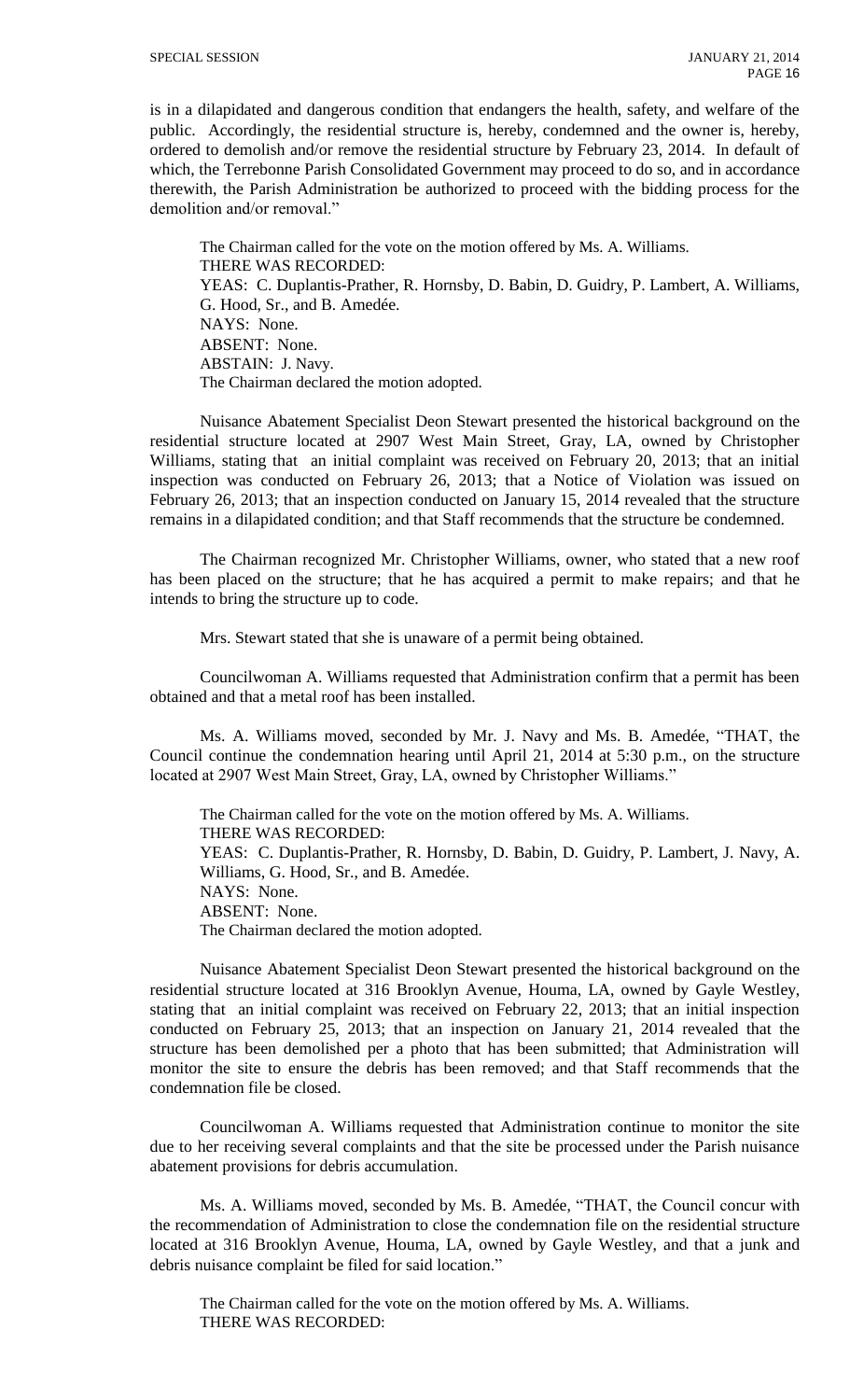YEAS: C. Duplantis-Prather, R. Hornsby, D. Babin, D. Guidry, P. Lambert, J. Navy, A. Williams, G. Hood, Sr., and B. Amedée. NAYS: None. ABSENT: None. The Chairman declared the motion adopted.

The Chairman relinquished the chair to the Vice Chairman.

Nuisance Abatement Specialist Deon Stewart requested that the historical background on the residential structures located at 4086 Southdown Mandalay Road, Houma, LA, owned by Leon Cox, identified as Structures 1, 2, 3, 4, 6, 7, and 8 be considered at the same time; that since the last hearing, the property has been sold; the property is being cleared; and that one structure has been demolished. Mrs. Stewart stated that Staff recommends that proceedings for Structures 1, 2, 3, 4, 6 and 8 located at 4086 Southdown Mandalay Road, Houma, LA be continued until April 21, 2014, and that condemnation file on Structure 7, 4086 Southdown Mandalay Road, Houma, LA be closed.

Mr. R. Hornsby moved, seconded by Ms. A. Williams, "THAT, the Council concur with the recommendation of Administration to continue the condemnation hearing until April 21, 2014 at 5:30 p.m., on the residential structure located at 4086 Southdown Mandalay Road (Structure 1), Houma, LA, owned by Leon Cox."

The Chairman called for the vote on the motion offered by Mr. R. Hornsby. THERE WAS RECORDED: YEAS: C. Duplantis-Prather, R. Hornsby, D. Babin, D. Guidry, P. Lambert, J. Navy, A. Williams, G. Hood, Sr., and B. Amedée. NAYS: None. ABSENT: None. The Chairman declared the motion adopted.

Mr. R. Hornsby moved, seconded by Ms. A. Williams, "THAT, the Council concur with the recommendation of Administration to continue the condemnation hearing until April 21, 2014 at 5:30 p.m., on the residential structure located at 4086 Southdown Mandalay Road (Structure 2), Houma, LA, owned by Leon Cox."

The Chairman called for the vote on the motion offered by Mr. R. Hornsby. THERE WAS RECORDED: YEAS: C. Duplantis-Prather, R. Hornsby, D. Babin, D. Guidry, P. Lambert, J. Navy, A. Williams, G. Hood, Sr., and B. Amedée. NAYS: None. ABSENT: None. The Chairman declared the motion adopted.

Mr. R. Hornsby moved, seconded by Ms. A. Williams, "THAT, the Council concur with the recommendation of Administration to continue the condemnation hearing until , 2014 at 5:30 p.m., on the residential structure located at 4086 Southdown Mandalay Road (Structure 3), Houma, LA, owned by Leon Cox."

The Chairman called for the vote on the motion offered by Mr. R. Hornsby. THERE WAS RECORDED: YEAS: C. Duplantis-Prather, R. Hornsby, D. Babin, D. Guidry, P. Lambert, J. Navy, A. Williams, G. Hood, Sr., and B. Amedée. NAYS: None. ABSENT: None. The Chairman declared the motion adopted.

Mr. R. Hornsby moved, seconded by Ms. A. Williams, "THAT, the Council concur with the recommendation of Administration to continue the condemnation hearing until April 21, 2014 at 5:30 p.m., on the residential structure located at 4086 Southdown Mandalay Road (Structure 4), Houma, LA, owned by Leon Cox."

The Chairman called for the vote on the motion offered by Mr. R. Hornsby. THERE WAS RECORDED: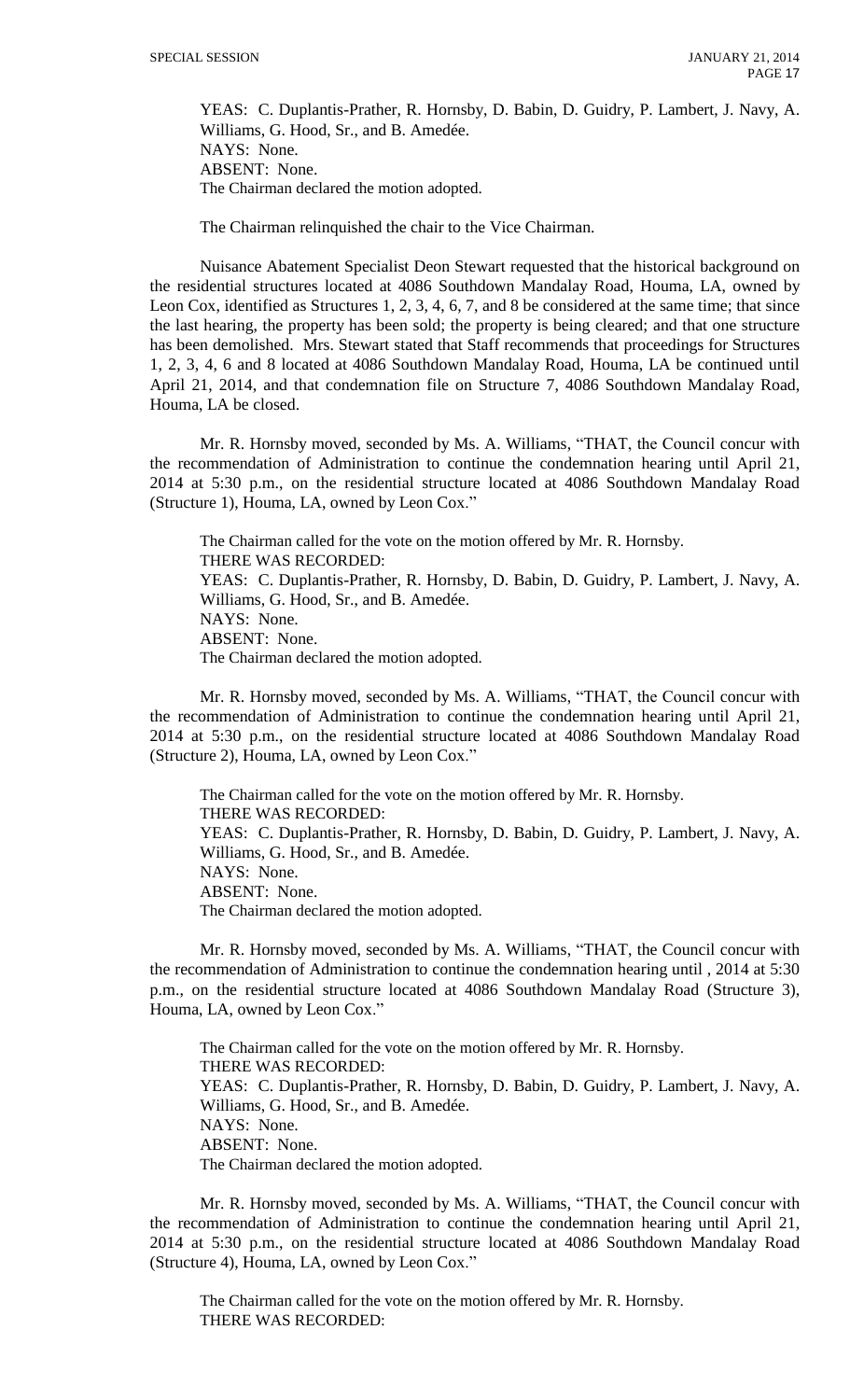YEAS: C. Duplantis-Prather, R. Hornsby, D. Babin, D. Guidry, P. Lambert, J. Navy, A. Williams, G. Hood, Sr., and B. Amedée. NAYS: None. ABSENT: None. The Chairman declared the motion adopted.

Mr. R. Hornsby moved, seconded by Ms. A. Williams, "THAT, the Council concur with the recommendation of Administration to continue the condemnation hearing until April 21, 2014 at 5:30 p.m., on the residential structure located at 4086 Southdown Mandalay Road (Structure 6), Houma, LA, owned by Leon Cox."

The Chairman called for the vote on the motion offered by Mr. R. Hornsby. THERE WAS RECORDED: YEAS: C. Duplantis-Prather, R. Hornsby, D. Babin, D. Guidry, P. Lambert, J. Navy, A. Williams, G. Hood, Sr., and B. Amedée. NAYS: None. ABSENT: None. The Chairman declared the motion adopted.

Mr. R. Hornsby moved, seconded by Ms. A. Williams, "THAT, the Council concur with the recommendation of Administration to close condemnation file on the residential structure located at 4086 Southdown Mandalay Road (Structure 7), Houma, LA, owned by Leon Cox."

The Chairman called for the vote on the motion offered by Mr. R. Hornsby. THERE WAS RECORDED: YEAS: C. Duplantis-Prather, R. Hornsby, D. Babin, D. Guidry, P. Lambert, J. Navy, A. Williams, G. Hood, Sr., and B. Amedée. NAYS: None. ABSENT: None. The Chairman declared the motion adopted.

Mr. R. Hornsby moved, seconded by Ms. A. Williams, "THAT, the Council concur with the recommendation of Administration to continue the condemnation hearing until April 21, 2014 at 5:30 p.m., on the residential structure located at 4086 Southdown Mandalay Road (Structure 8), Houma, LA, owned by Leon Cox."

The Chairman called for the vote on the motion offered by Mr. R. Hornsby. THERE WAS RECORDED: YEAS: C. Duplantis-Prather, R. Hornsby, D. Babin, D. Guidry, P. Lambert, J. Navy, A. Williams, G. Hood, Sr., and B. Amedée. NAYS: None. ABSENT: None. The Chairman declared the motion adopted.

Nuisance Abatement Specialist Deon Stewart presented the historical background on the residential structure located at 4112 Southdown Mandalay Road, Houma, LA, owned by multiple owners, stating that an initial complaint was received on January 29,2013; that an initial inspection was conducted on January 29, 2013; that a Notice of Violation was issued on January 31, 2013; that an inspection conducted on January 10, 2014 revealed that the structure remains in a dilapidated condition; and that Staff recommends that the structure be condemned.

The Chairman recognized Ms. Diana Collins, an heir of the property, who stated that Ms. Hazel Navarre passed away earlier this year; that she would like to have the structure torn down; that she previously sought assistance through the Parish's Public Demolition Assistance Program; that a succession has been completed; and then requested information with regards to possible funding to remove the structure.

Planning & Zoning Director Patrick Gordon stated that Public Demolition Assistance funding is no longer available and that there are no other funds available at this time, to his knowledge.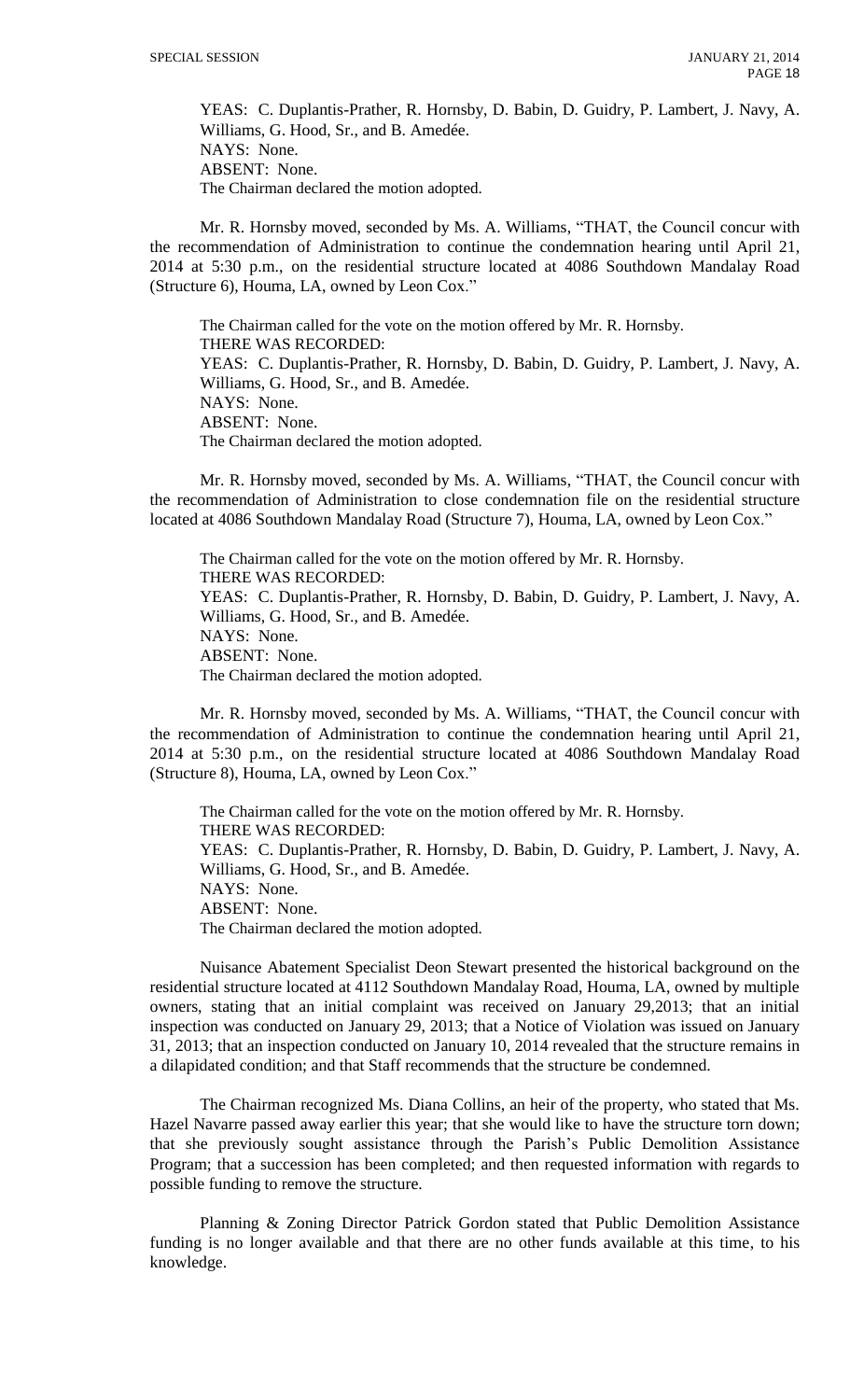Mr. R. Hornsby moved, seconded by Ms. A. Williams, "THAT, the Council continue the condemnation hearing until April 21, 2014 at 5:30 p.m., on the residential structure located at 4112 Southdown Mandalay Road, Houma, LA, owned by multiple owners."

The Chairman called for the vote on the motion offered by Mr. R. Hornsby. THERE WAS RECORDED: YEAS: C. Duplantis-Prather, R. Hornsby, D. Babin, D. Guidry, P. Lambert, J. Navy, A. Williams, G. Hood, Sr., and B. Amedée. NAYS: None. ABSENT: None. The Chairman declared the motion adopted.

The Chairman resumed the chair.

Nuisance Abatement Specialist Deon Stewart presented the historical background on the residential structure located at 5504 North Bayou Black Drive (Structure 3), Gibson, LA, owned by multiple owners, stating that an initial complaint was received on February 4, 2013; that an initial inspection was conducted on February 4, 2014; that a Notice of Violation was issued on February 5, 2013; that an inspection completed on January 13, 2014 revealed that the structure remains in a dilapidated condition; and that Staff recommends that the structure be condemned.

Ms. A. Williams moved, seconded by Ms. B. Amedée, "THAT, the Council find that the residential structure located at 5504 North Bayou Black Drive (Structure 3), Gibson, LA, owned by multiple owners, as per the legal description:

'A certain tract of land, situated in the Parish of Terrebonne, on Bayou Black, about 18 miles from the City of Houma, measuring one arpent front on the right descending bank of the Bayou Black by depth to land of F.B. Williams Cypress Co., Ltd., or assigns; bounded in front by Bayou Black, in the rear (north) by land of F.B. Williams Cypress Co., Ltd., or assigns; above by land of Webster Diggs, or assigns; and below by land of Peter Diggs, or assigns; being a portion of the Oak Forest Plantation formerly; together with all the buildings and improvements thereon.'

is in a dilapidated and dangerous condition that endangers the health, safety, and welfare of the public. Accordingly, the residential structure is, hereby, condemned and the owner is, hereby, ordered to demolish and/or remove the residential structure by February 23, 2014. In default of which, the Terrebonne Parish Consolidated Government may proceed to do so, and in accordance therewith, the Parish Administration be authorized to proceed with the bidding process for the demolition and/or removal."

The Chairman called for the vote on the motion offered by Ms. A. Williams. THERE WAS RECORDED: YEAS: C. Duplantis-Prather, R. Hornsby, D. Babin, D. Guidry, P. Lambert, J. Navy, A. Williams, G. Hood, Sr., and B. Amedée. NAYS: None. ABSENT: None. The Chairman declared the motion adopted.

Nuisance Abatement Specialist Deon Stewart presented the historical background on the commercial structure located at 5506 North Bayou Black Drive (Structure 1), Gibson, LA owned by multiple owners, stating that an initial complaint was received on January 31, 2013; that an initial inspection was conducted on January 31, 2013; that a Notice of Violation was issued on February 4, 2013; that an inspection conducted on January 13, 2014 indicated that the structure remains in a dilapidated condition; and that Staff recommends that the structure be condemned.

Ms. A. Williams moved, seconded by Mr. D. Babin, "THAT, the Council find that the commercial structure located at 5506 North Bayou Black Drive (Structure 1), Gibson, LA, owned by multiple owners, as per the legal description:

'A certain tract of land, situated in the Parish of Terrebonne, on Bayou Black, about 18 miles from the City of Houma, measuring one arpent front on the right descending bank of the Bayou Black by depth to land of F.B. Williams Cypress Co., Ltd., or assigns; bounded in front by Bayou Black, in the rear (north) by land of F.B. Williams Cypress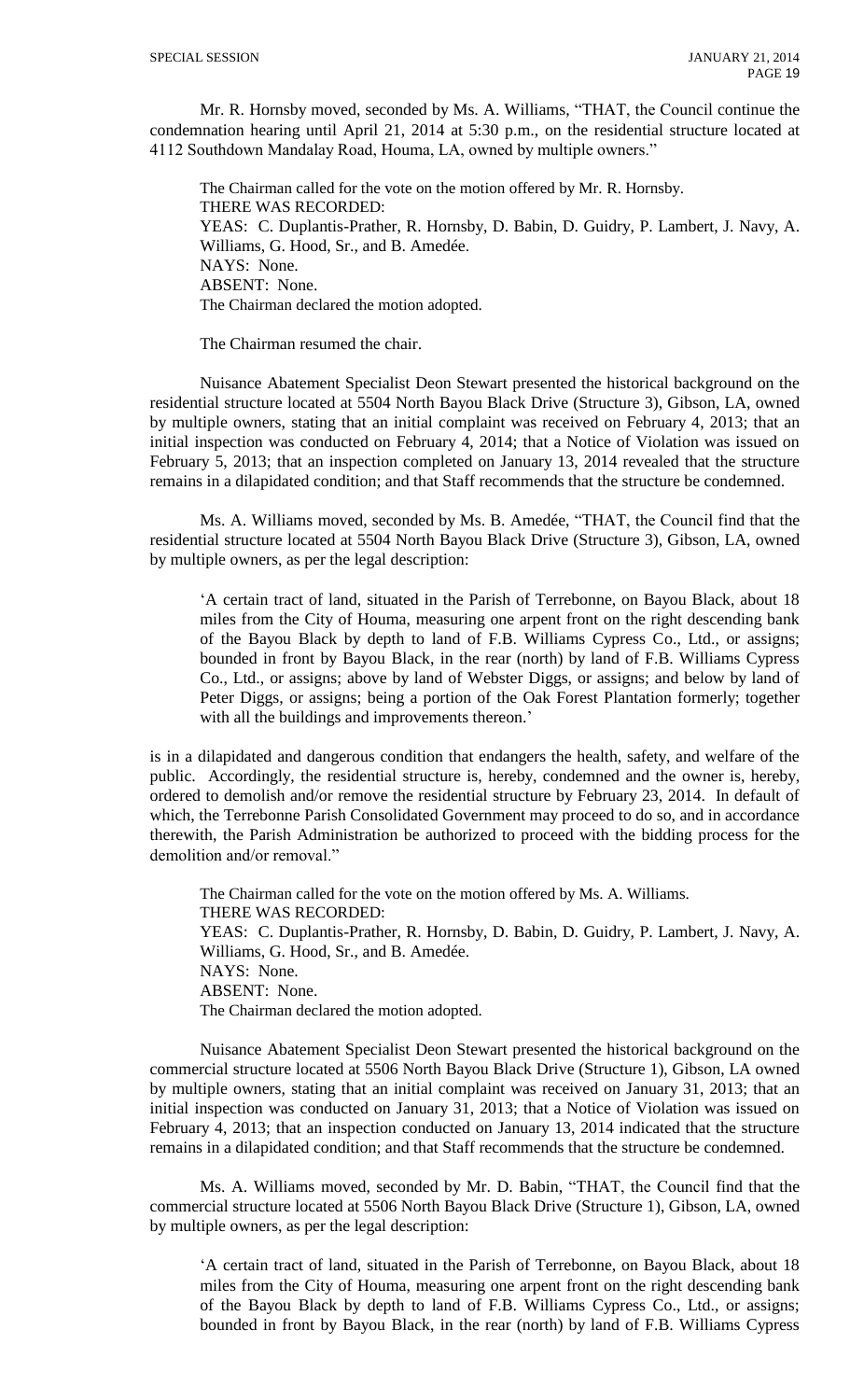Co., Ltd., or assigns; above by land of Webster Diggs, or assigns; and below by land of Peter Diggs, or assigns; being a portion of the Oak Forest Plantation formerly; together with all the buildings and improvements thereon.'

is in a dilapidated and dangerous condition that endangers the health, safety, and welfare of the public. Accordingly, the commercial structure is, hereby, condemned and the owner is, hereby, ordered to demolish and/or remove the commercial structure by February 23, 2014. In default of which, the Terrebonne Parish Consolidated Government may proceed to do so, and in accordance therewith, the Parish Administration be authorized to proceed with the bidding process for the demolition and/or removal."

The Chairman called for the vote on the motion offered by Ms. A. Williams. THERE WAS RECORDED: YEAS: C. Duplantis-Prather, R. Hornsby, D. Babin, D. Guidry, P. Lambert, J. Navy, A. Williams, G. Hood, Sr., and B. Amedée. NAYS: None. ABSENT: None. The Chairman declared the motion adopted.

Ms. A. Williams moved, seconded by Mr. D. Babin, "THAT, the Council find that the residential structure located at 5506 North Bayou Black Drive (Structure 3), Gibson, LA, owned by multiple owners, as per the legal description:

'A certain tract of land, situated in the Parish of Terrebonne, on Bayou Black, about 18 miles from the City of Houma, measuring one arpent front on the right descending bank of the Bayou Black by depth to land of F.B. Williams Cypress Co., Ltd., or assigns; bounded in front by Bayou Black, in the rear (north) by land of F.B. Williams Cypress Co., Ltd., or assigns; above by land of Webster Diggs, or assigns; and below by land of Peter Diggs, or assigns; being a portion of the Oak Forest Plantation formerly; together with all the buildings and improvements thereon.'

is in a dilapidated and dangerous condition that endangers the health, safety, and welfare of the public. Accordingly, the residential structure is, hereby, condemned and the owner is, hereby, ordered to demolish and/or remove the residential structure by February 23, 2014. In default of which, the Terrebonne Parish Consolidated Government may proceed to do so, and in accordance therewith, the Parish Administration be authorized to proceed with the bidding process for the demolition and/or removal."

The Chairman called for the vote on the motion offered by Ms. A. Williams. THERE WAS RECORDED: YEAS: C. Duplantis-Prather, R. Hornsby, D. Babin, D. Guidry, P. Lambert, J. Navy, A. Williams, G. Hood, Sr., and B. Amedée. NAYS: None. ABSENT: None. The Chairman declared the motion adopted.

Ms. A. Williams moved, seconded by Ms. B. Amedée, "THAT, the Council concur with the recommendation of Administration to continue the condemnation hearing until April 21, 2014 at 5:30 p.m., on the residential structure located at 5958 North Bayou Black Drive, Gibson, LA, owned by the Estate of Levy Bogan."

The Chairman called for the vote on the motion offered by Ms. A. Williams. THERE WAS RECORDED: YEAS: C. Duplantis-Prather, R. Hornsby, D. Babin, D. Guidry, P. Lambert, J. Navy, A. Williams, G. Hood, Sr., and B. Amedée. NAYS: None. ABSENT: None. The Chairman declared the motion adopted.

Ms. A. Williams moved, seconded by Ms. B. Amedée, "THAT, the Council concur with the recommendation of Administration to continue the condemnation hearing until April 21 2014 at 5:30 p.m., on the residential structure located at 604 Linda Ann Avenue, Gray, LA, owned by Albertha Francois."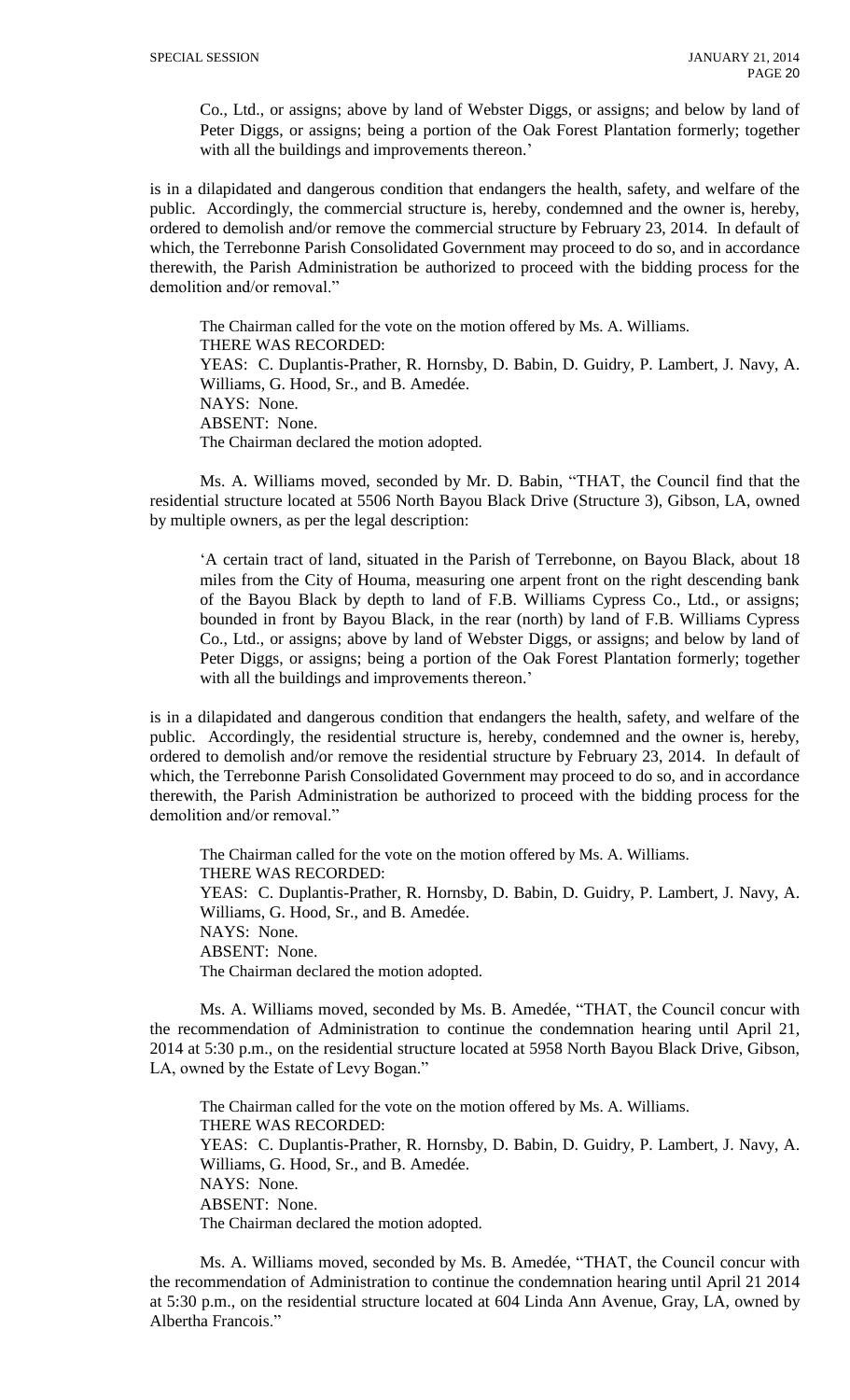The Chairman called for the vote on the motion offered by Ms. A. Williams. THERE WAS RECORDED: YEAS: C. Duplantis-Prather, R. Hornsby, D. Babin, D. Guidry, P. Lambert, J. Navy, A. Williams, G. Hood, Sr., and B. Amedée. NAYS: None. ABSENT: None. The Chairman declared the motion adopted.

Ms. A. Williams moved, seconded by Ms. B. Amedée, "THAT, the Council concur with the recommendation of Administration to close the condemnation file on the residential structure located at 6040 North Bayou Black Drive, Gibson, LA, owned by multiple owners."

The Chairman called for the vote on the motion offered by Ms. A. Williams. THERE WAS RECORDED: YEAS: C. Duplantis-Prather, R. Hornsby, D. Babin, D. Guidry, P. Lambert, J. Navy, A. Williams, G. Hood, Sr., and B. Amedée. NAYS: None. ABSENT: None. The Chairman declared the motion adopted.

Ms. A. Williams moved, seconded by Ms. B. Amedée, "THAT, the Council continue the condemnation hearing until April 21, 2014 at 5:30 p.m., on the residential structure located at 6231 Bayou Black Drive, Gibson, LA, owned by the Estate of Isham Simms c/o Lillian Park and Remwood Park."

The Chairman called for the vote on the motion offered by Ms. A. Williams. THERE WAS RECORDED: YEAS: C. Duplantis-Prather, R. Hornsby, D. Babin, D. Guidry, P. Lambert, J. Navy, A. Williams, G. Hood, Sr., and B. Amedée. NAYS: None. ABSENT: None. The Chairman declared the motion adopted.

Mr. J. Navy moved, seconded by Mr. D. Babin, "THAT, the Council revisit the previous consideration of condemning the structure located at 1509 Memory Lane, rescind the motion previously adopted regarding this structure, and instead find that the structure located at 1509 Memory Lane, Houma, LA, owned by Floyd John Eschete, III and Erica Eschete, as per the legal description:

'LOT SEVETEEN (17) OF BLOCK TEN (10) OF BARROW SUBDIVISION, located in the Parish of Terrebonne, Louisiana; said lot measuring a front of 150.10 feet on the north side of Second Street by depth to Bayou Sale as shown on the plan of Barrow Subdivision made by T. Baker Smith, C.E., on October 30, 1952 duly recorded in COB 191, Entry No. 114707, Terrebonne Parish; said lot being bounded on the north by Bayou Sale, on the south by Second Street, on the East by Grand Caillou Heights Subdivision and on the West by an unnumbered forty foot lot belonging to R.R. Barrow, Inc. together with all improvements thereon and all rights, ways, privileges, prescription and servitudes thereunto belonging or appertaining. '

is in a dilapidated and dangerous condition that endangers the health, safety, and welfare of the public. Accordingly, the commercial structure is, hereby, condemned and the owner is, hereby, ordered to demolish and/or remove the commercial structure by February 23, 2014. In default of which, the Terrebonne Parish Consolidated Government may proceed to do so, and in accordance therewith, the Parish Administration be authorized to proceed with the bidding process for the demolition and/or removal."

The Chairman called for the vote on the motion offered by Mr. J. Navy. THERE WAS RECORDED: YEAS: C. Duplantis-Prather, R. Hornsby, D. Babin, D. Guidry, P. Lambert, J. Navy, A. Williams, G. Hood, Sr., and B. Amedée. NAYS: None. ABSENT: None. The Chairman declared the motion adopted.